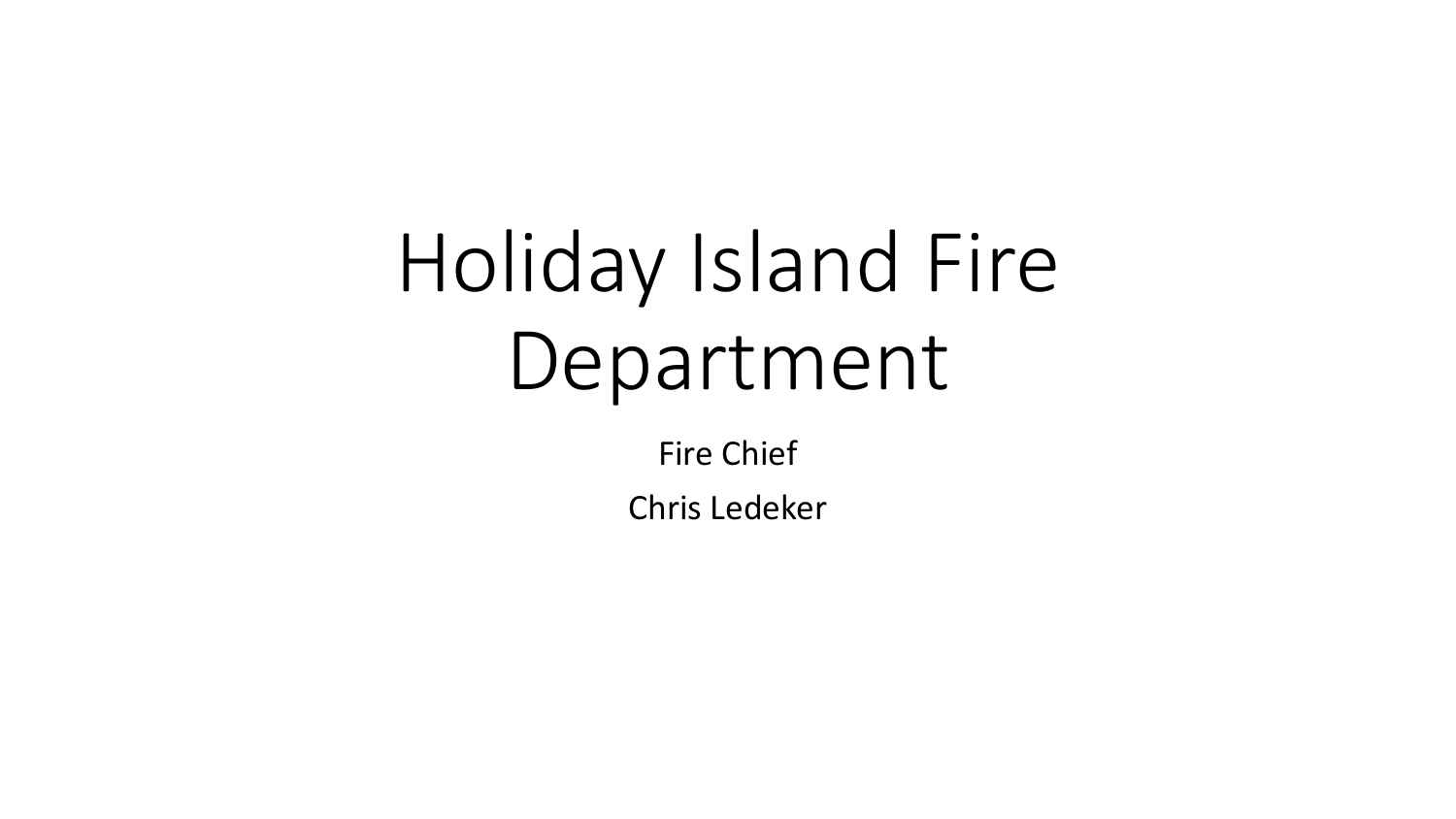#### Education

- Associate Science- Fire Science (Northwest Arkansas CC)
- Bachelors of Technology- First Responder Administration (Oklahoma State University-OKC Campus)
- Masters Public Administration- Public Management (Arkansas State University)
- Fire Standards (Arkansas Fire Academy- Camden, AR)
- EMT-Basic (Northwest Arkansas CC)
- EMT-Paramedic (Cherokee Nation Paramedic Program-Tahlequah, OK)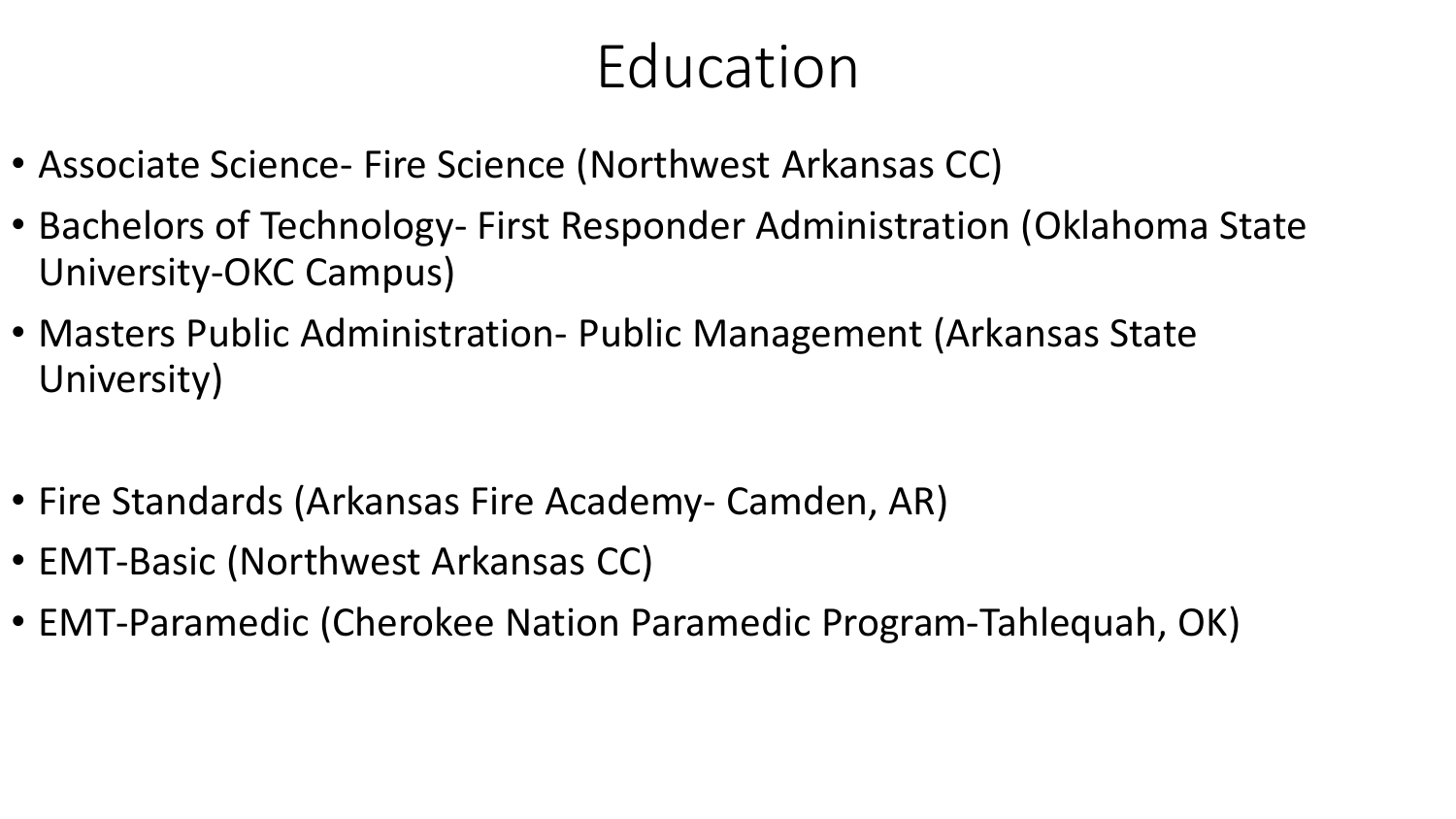#### Previous Employment

- Started professional career in 2009
- XNA Airport FD- 24/48-hour Full Time shifts
- Siloam Springs FD- 24/48-hour FT shifts recently changed to 48/96-hour FT shifts
- Pulse Ambulance Transport- 24-hour PT shifts
- Pea Ridge FD- 24-hour PT shifts recently changed to 48/96-hour FT shifts
- Grove EMS- 24-hour PT shifts. FT employees 24/48-hour shifts
- Lowell FD- 48/96-hour FT shifts
- Bethel Heights FD- 08:00 to 16:00 shift (Fire Chief) 48/96-hour FT shifts
- Gravette FD- 48/96-hour FT shifts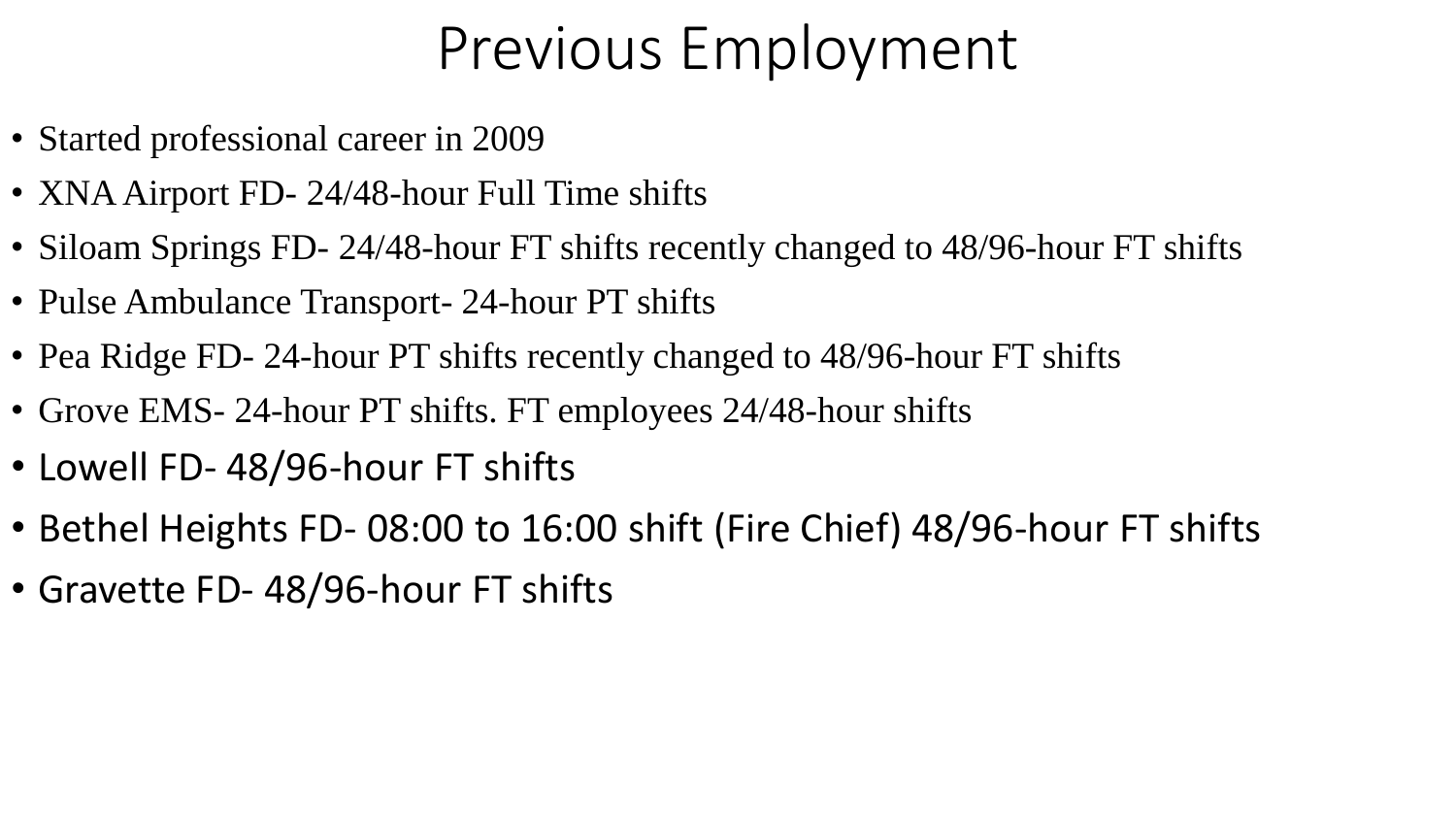## Fire Chief Responsibilities

- Local AHJ (Authority Having Jurisdiction) All Fire Safety and Code enforcement.
- Daily operations of the fire department and personnel
	- Safety of fire personnel and the citizens of the community
	- Efficiency
	- Effectiveness
		- Improve in all aspects of emergency response
	- Fiscally Responsible (does not necessarily mean budget friendly)
	- State of Readiness
		- Personnel
		- Apparatus
		- Equipment
	- Limit liabilities
		- Limit safety risks to personnel and community members
		- Prevent lawsuits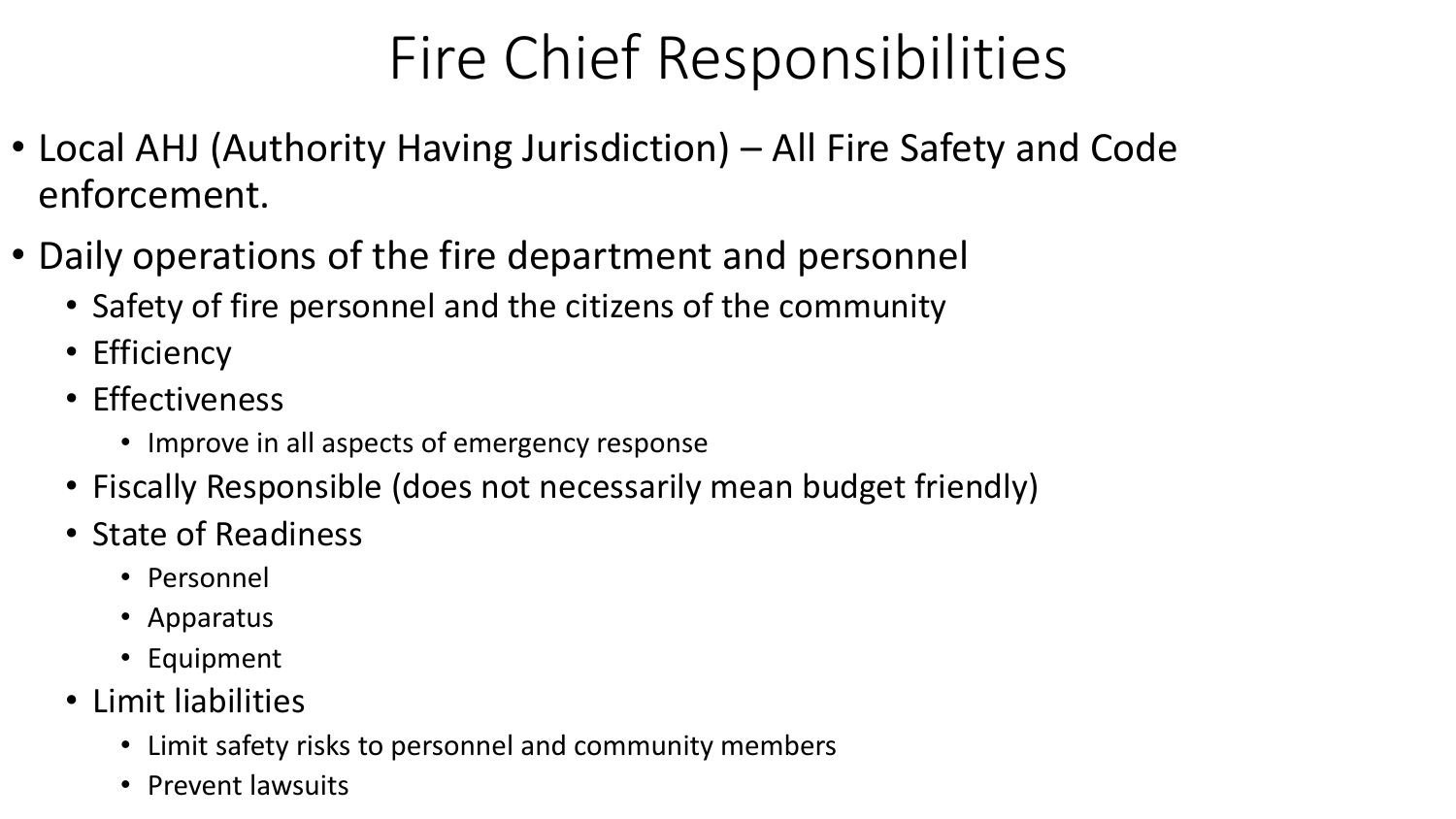## **Objective**

**For the betterment of the department and to improve the overall deliverance of emergency services to the community, it is necessary for the Holiday Island Fire Department to be staffed by paid personnel 24 hours a day, 7 days a week, 356 days a year.** 

Based on:

- Call Volume
- ISO (Insurance Services Office) Improvement
	- Lower ISO Rating
	- Improve Response Times
- Personnel Safety
	- Meet NFPA Standards and Annual Requirements
- Minimal Volunteer Response
	- 23% of calls 1 person response
- Increase Workplace Productivity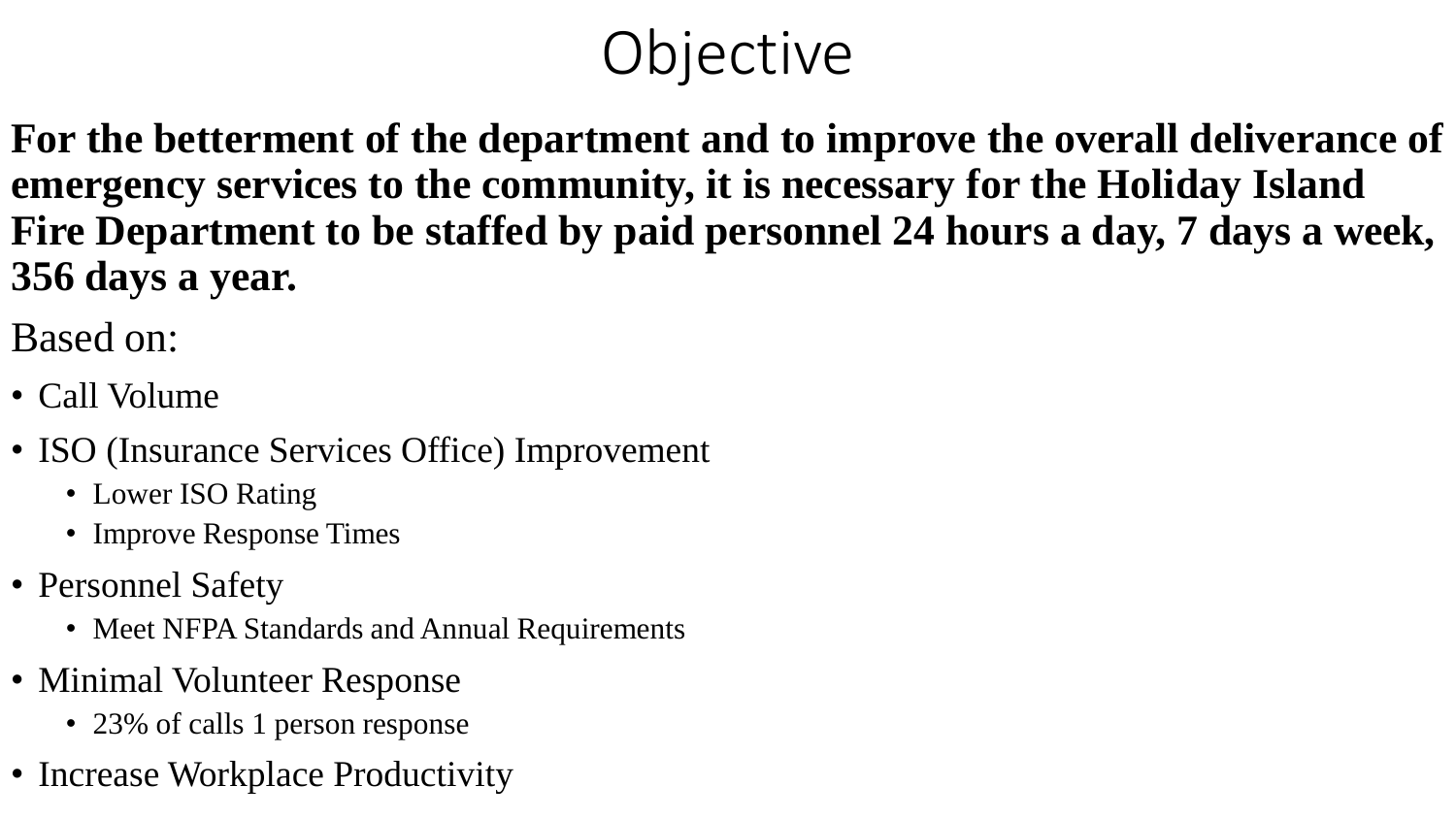#### Present Work Schedule

• Currently Holiday Island Fire Department Fire Personnel work a 40 hour a week shift schedule. 08:00 to 18:00, 4 days a week.

Example pay:

\$15.49 per hour x 80 hour per bi-weekly pay period  $= $1,239.20$ \$1,239.20 x 26 pay periods per year = **\$32,219.20**

US average firefighter salary **\$47,812.00** Arkansas average firefighter salary **\$44,095** 

\*https://www.salary.com/research/salary/benchmark/fire-fighter-salary \*https://www.salary.com/research/salary/benchmark/fire-fighter-salary/ar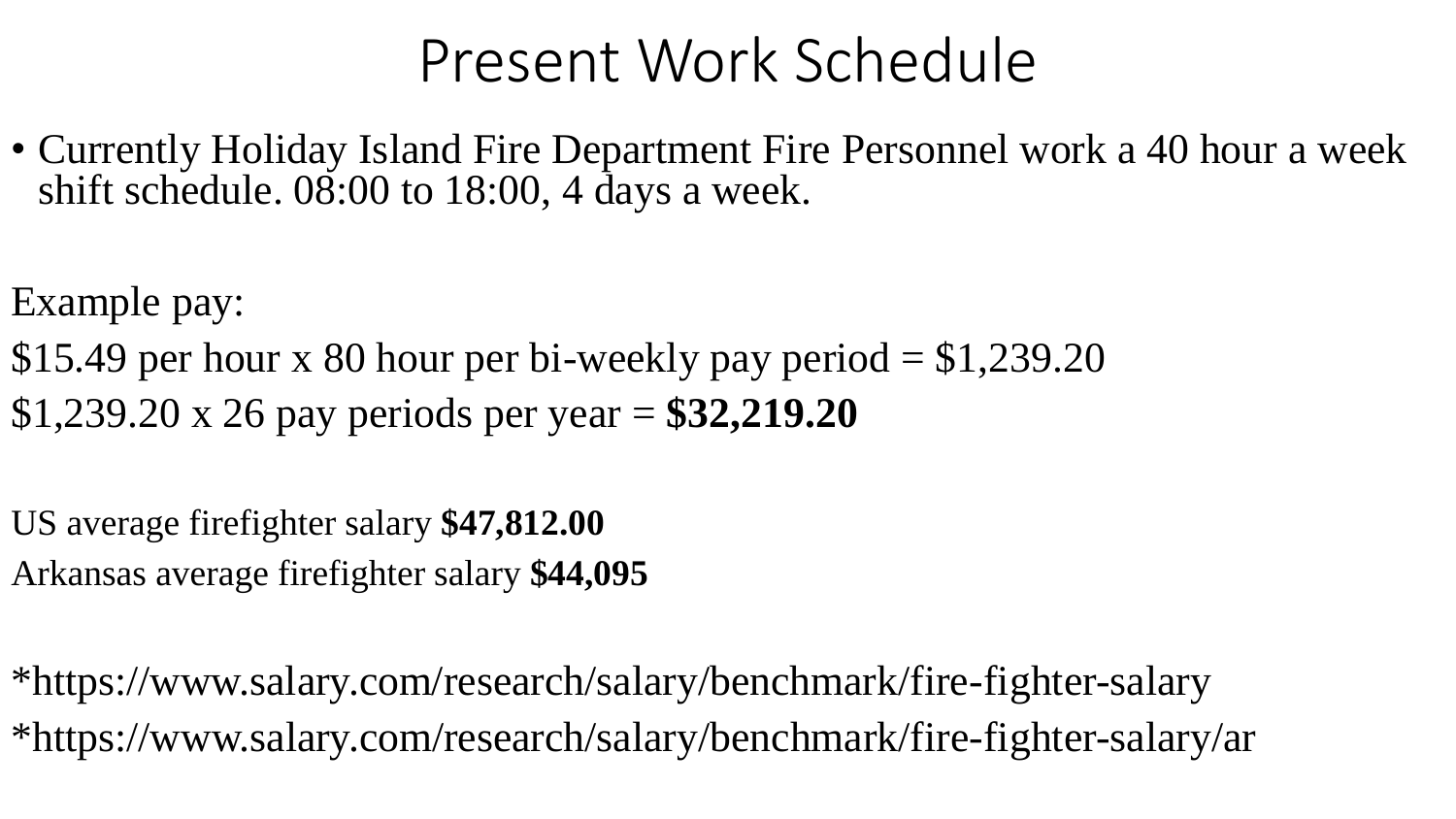#### 48/96 Shift Work

- Highly recommend going to a 48/96- hour shift work schedule.
- Consists of three shifts: A,B,C to provide 24/7 Coverage
- It consists of a 6-day cycle where each shift works two consecutive 24-hour shifts followed by 4 consecutive days off duty.
- Fire personnel stay, work and sleep at the station
- State of Readiness with fire personnel ready to respond at all times
- Home away from home
	- Bed
	- Shower
	- Kitchen
	- Down time
	- TV
	- Computer

| 7:21                    |                         |                |                      |              | "               | $\begin{pmatrix} 1 & 1 \\ 1 & 1 \end{pmatrix}$ |
|-------------------------|-------------------------|----------------|----------------------|--------------|-----------------|------------------------------------------------|
| $\mathfrak{C}$          | <b>Fire Shifts</b>      |                |                      |              |                 | <b>Edit</b>                                    |
| Sun                     | Mon                     | Tue            | February 2021<br>Wed | Thu          | Fri             | Sat                                            |
|                         | 1                       | $\overline{2}$ | 3                    | 4            | 5               | 6                                              |
|                         | A                       | A              | B                    | B            | Ċ               | C                                              |
| 7                       | 8                       | $\Theta$       | 10                   | 11           | $\overline{12}$ | 13                                             |
| A                       | $\overline{\mathsf{A}}$ | B              | B                    | $\mathsf{C}$ | C               | A                                              |
| 14                      | 15                      | 16             | 17                   | 18           | 19              | 20                                             |
| $\overline{\mathsf{A}}$ | B                       | B              | $\mathbf C$          | Ċ            | A               | A                                              |
| 21                      | 22                      | 23             | 24                   | 25           | 26              | 27                                             |
| B                       | B                       | $\mathsf{C}$   | Ċ                    | A            | А               | B                                              |
| 28                      |                         |                |                      |              |                 |                                                |
| B                       |                         |                |                      |              |                 |                                                |
|                         |                         |                | March 2021           |              |                 |                                                |
| Sun                     | Mon                     | Tue            | Wed                  | Thu          | Fri             | Sat                                            |
|                         | 1                       |                | 3                    | 4            | 5               | 6                                              |
|                         |                         | Ċ              | A                    | A            | B               | B                                              |
|                         | 8                       | $\Theta$       | 10                   | 11           | 12              | 13                                             |
|                         | Ċ                       | A              | A                    | B            | B               | $\mathbf C$                                    |
| $\overline{14}$         | 15                      | 16             | 17                   | 18           | 19              | 20                                             |
| С                       | Ä                       | A              | B                    | B            | C               | Ċ                                              |
| 21                      | 22                      | 23             | 24                   | 25           | 26              | 27                                             |
| $\overline{\mathsf{A}}$ | A                       | B              | B                    | Ċ            | Ċ               | A                                              |
| 28                      | 29                      | 30             | 31                   |              |                 |                                                |
| А                       | $\overline{B}$          | B              | $\mathbf C$          |              |                 |                                                |
|                         |                         |                |                      |              |                 |                                                |
|                         | G                       | Google         |                      |              |                 |                                                |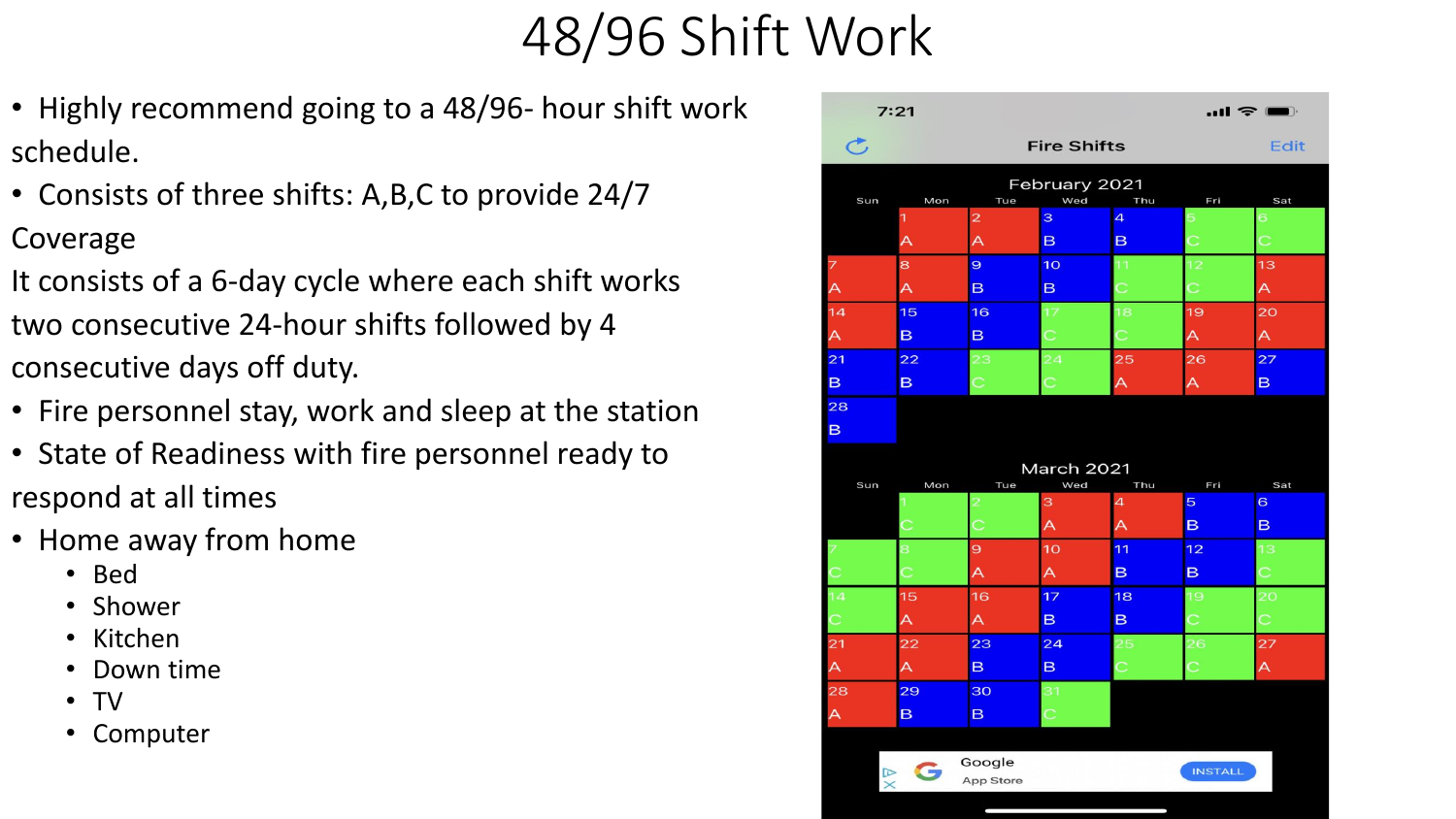#### Fire Departments in the area 48/96 Shift Schedule

- Most common work shift schedule in Northwest Arkansas
	- Rogers FD
	- Siloam Springs FD
	- Gravette FD
	- Pea Ridge FD
	- Lowell FD
	- Centerton FD
	- Beaver Lake FD
	- Mercy Ambulance Services
	- Northwest Ambulance Services

Over 300 departments in the United States work the 48/96 shift schedule which began in the 1990s.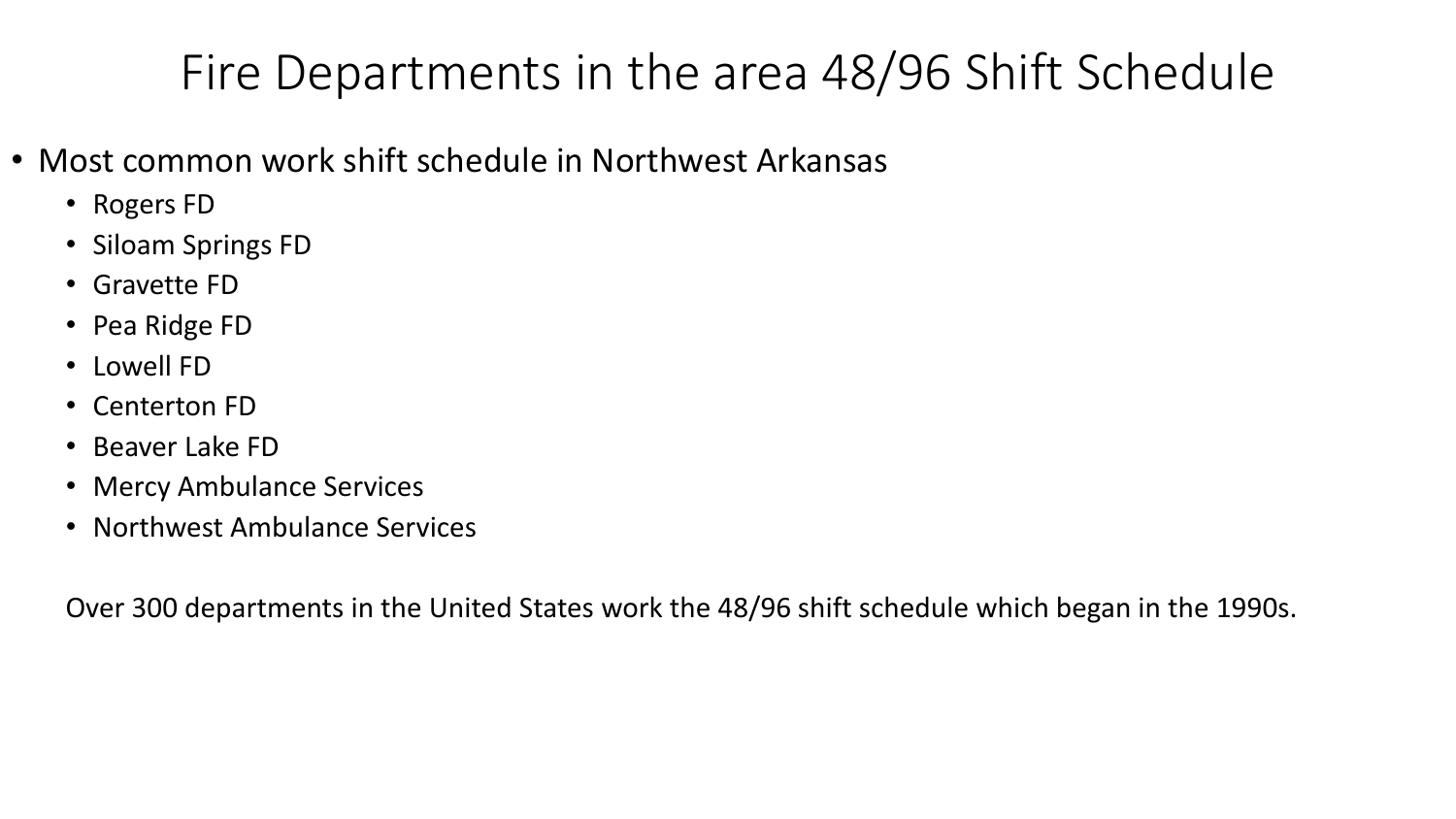## Pros of 48hour shift

- The 48/96 reduces the number of days/hours an employee spends getting ready for work and time in the commute by 50%. Significant fuel cost savings by 50%.
- Commute Pros: Mileage to work cut by 50%, less wear and tear on your vehicle, less time driving, reduction in fuel cost, reduction in air pollution.
- Employees have more time at home with family and friends, with an increase of personal time. With 60 four-day periods a year, 26 full weekends a year.
- More time at home to help take children to school and help their children's school with parent student programs (field trips, educational endeavors for children).
- Employees are able to manage vacation time better
- Increase home productivity and increase work productivity.
- The 48/96 increases the number of consecutive sleep days (4 in a row). Could promote better sleeping patterns and less overall fatigue.
- Could provide a decrease in childcare cost.
- A decrease in duplicated work such as station cleaning, equipment checkoffs, etc..
- Increase in employee moral. After 4 days off recovery ready for shift work.
- Ability to compete for fire personnel living outside of coverage area.
- Ability for fire personnel to supplement income working a parttime job during off time.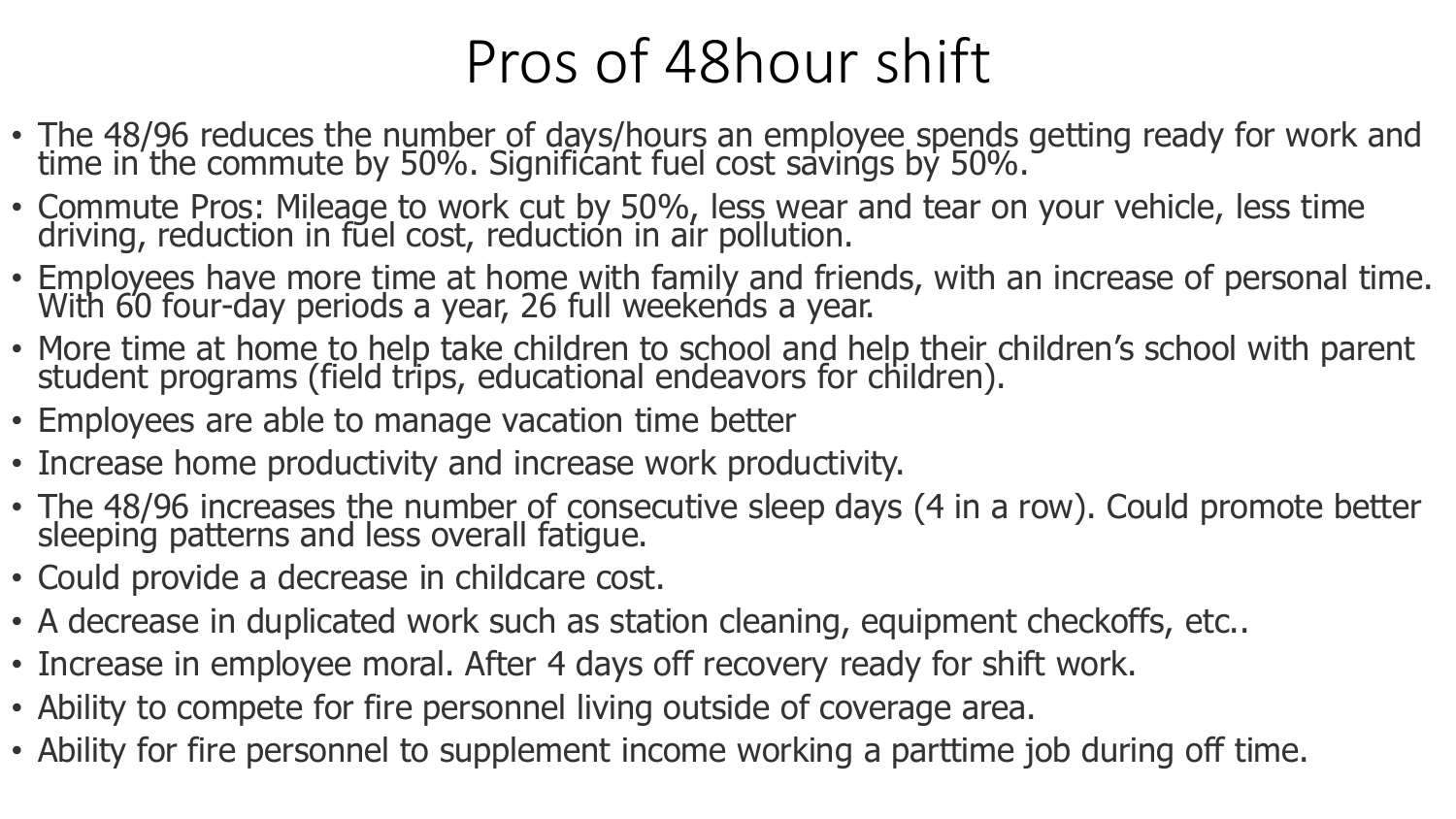### Cons of 48hour shift

- Personnel will be away from the family for 48 hours:
- Change in family routine of any kind can be difficult
- Some members face unique issues to childcare, child custody, and animals, care of an elderly parent or sick family members.
- Difficulty and expense involved with renegotiating child custody
- If the first shift is busy, productivity on the second shift could decrease.
- The 48/96 work schedule requires that personnel work nine full weekends per year.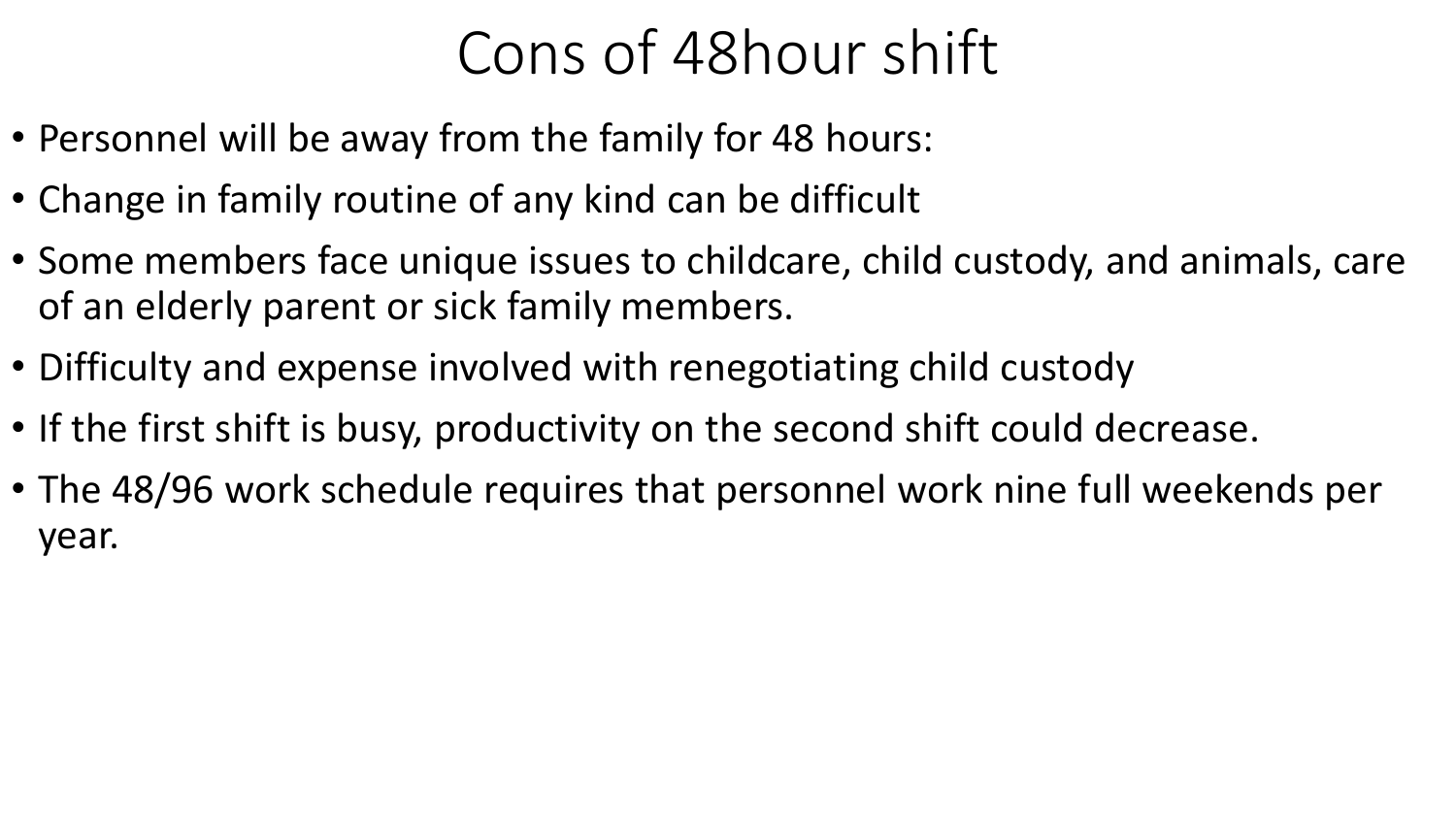#### Understanding Payroll

• A 48-hour shift firefighter is scheduled to work 2,928 hours in a 365-day year. However, all hours worked in excess of 212 hours during any 28-day work cycle (106 hours during a 14-day pay period), must be paid at the overtime rate.

• In a normal 365-day year, two department shifts will be scheduled to work 122 shifts, with the third shift scheduled for 121 shifts. You can pay more than the FLSA minimum, but not less. So, if you calculate the regular hourly rate on a shift that works 121 days for the year, their hourly rate will be slightly more than the two shifts that work 122 shifts by an extra 24 hours (i.e.,  $122 \times 24 = 2,928$  hours AND  $121 \times 24 = 2,904$  hours, respectively). In a leap year, all three shifts will be scheduled to work 122 shifts that year. An average of 2912 hours is used to determine annual pay. 56 hours per week x 52 weeks in a year.

- Firefighter
- \$12.30 Regular pay per hour \$18.45 OT pay per hour
- 53 hours per week  $= $651.90$  3 hours OT per week  $= $55.35$
- 106 hours bi-weekly  $= $1303.80$  6 hours OT bi-weekly  $= $110.70$

- 
- 
- Total bi-weekly  $= $ 1,414.50 \times 26$  pay periods  $= $36,777$  a year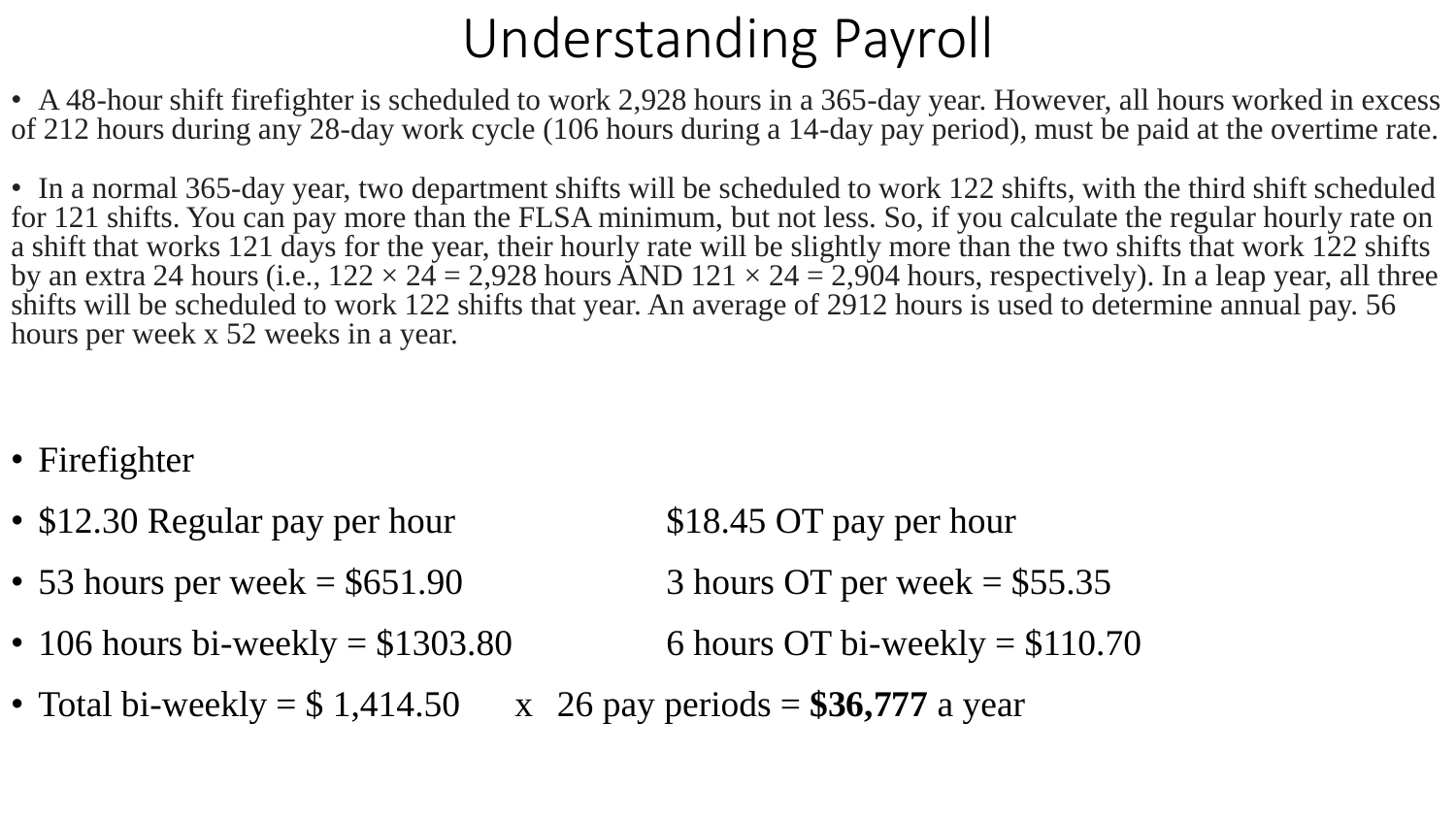#### **CHRISTOPHER R LEDEKER**

#### \*\*\*VOID\*\*\*\*\*\*\*\*\*VOID\*\*\*\*\*\*\*\*\*\*VOID\*\*\*\*\*\*\*\*NOTICE OF DEPOSIT\*\*\*\*\*\*\*

**CHRISTOPHER R LEDEKER** 3119 CHELSEY LANE SPRINGDALE, AR 72764

|                    |               |        |          | <b>Direct Deposit Bank</b> | <b>Deposit Amount</b> |
|--------------------|---------------|--------|----------|----------------------------|-----------------------|
| Employer:          | <b>LOWELL</b> | Check# | DD25982  | UNIFY CREDIT UNION         | 40.00                 |
| Department:        | <b>FIRE</b>   | Gross: | 1.783.65 | UNIFY CREDIT UNION         | 799.66                |
| <b>Check Date:</b> | 01/02/2020    | Net:   | 839.66   |                            |                       |

| <b>Payment Code</b> |          | Rate Reg. Hours | OT Hours |          | Amount YTD Amount | <b>Deduction Code</b> | Amount | <b>YTD Amount</b> |
|---------------------|----------|-----------------|----------|----------|-------------------|-----------------------|--------|-------------------|
| <b>HOURLY</b>       | 15.5100  | 106.00          | 6.00     | 1,783.65 | 1,783.65          | <b>FITW</b>           | 159.71 | 159.71            |
| VAC FIRE 24         | 15.5100  | 0.00            | 0.00     | 0.00     | 0.00              | <b>SITW</b>           | 82.00  | 82.00             |
| <b>SICK FIRE</b>    | 15.5100  | 0.00            | 0.00     | 0.00     | 0.00              | <b>MEDICARE EE</b>    | 23.69  | 23.69             |
| <b>FIRE HOLIDAY</b> | 15.5100  | 0.00            | 0.00     | 0.00     | 0.00              | LOPFI FD PRE 1        | 151.61 | 151.61            |
| <b>FT INCENTIVE</b> | 200.0000 | 0.00            | 0.00     | 0.00     | 0.00              | <b>HEALTH</b>         | 123.00 | 123.00            |
|                     |          |                 |          |          |                   | <b>OCSE CHILD SU</b>  | 352.00 | 352.00            |
|                     |          |                 |          |          |                   | <b>AFLAC PRETAX</b>   | 26.98  | 26.98             |
|                     |          |                 |          |          |                   | NATIONWIDE 457        | 25.00  | 25.00             |
|                     |          |                 |          |          |                   |                       |        |                   |
|                     |          |                 |          |          |                   |                       |        |                   |
|                     |          |                 |          |          |                   |                       |        |                   |
| <b>TOTALS:</b>      |          | 106.00          | 6.00     | 1,783.65 | 1,783.65          | <b>TOTALS:</b>        | 943.99 | 943.99            |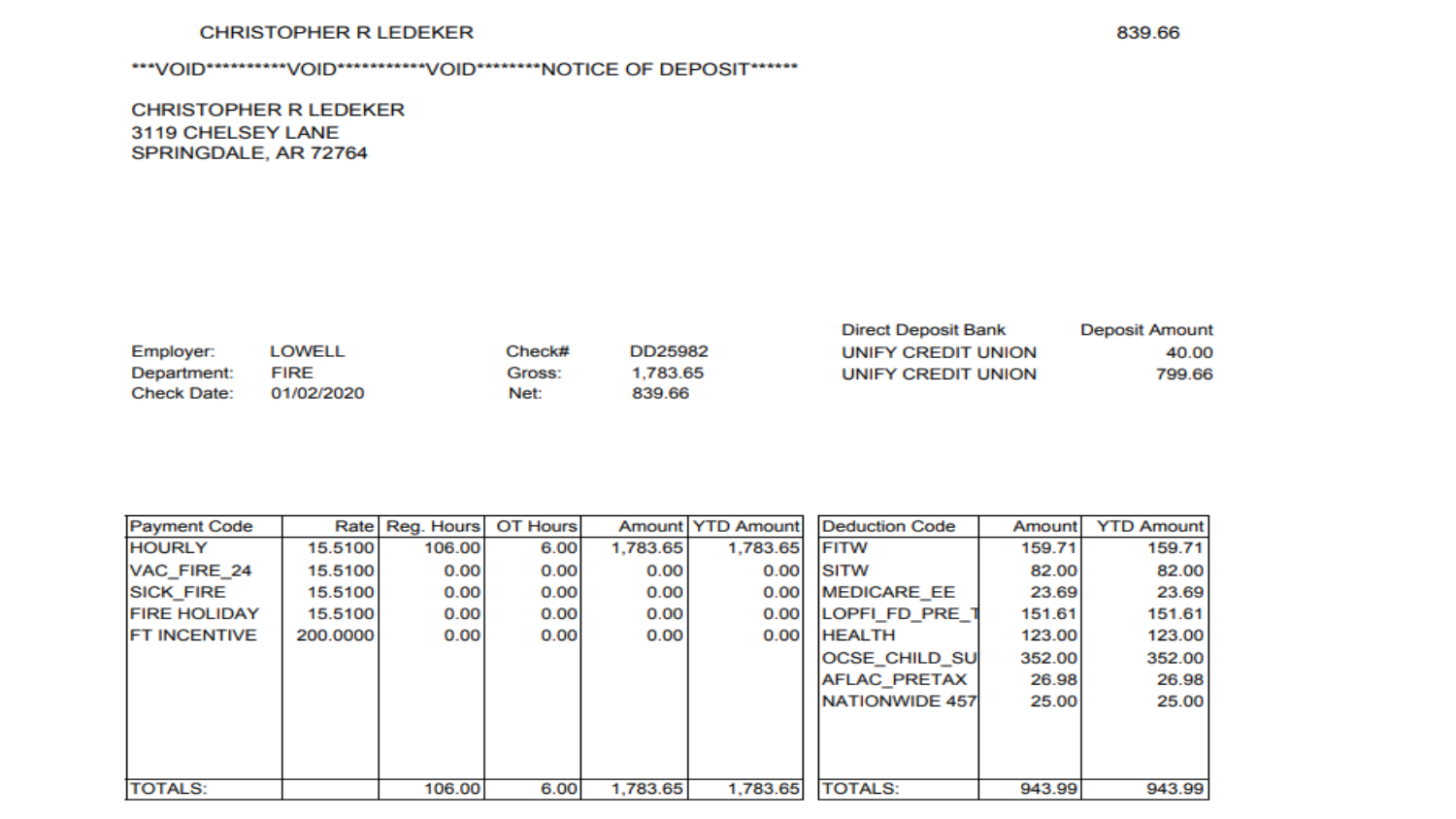#### Fair Labor Standards Act (FSLA)

- Law Enforcement and Fire Protection Employees Under the Fair Labor Standards Act (FLSA)
- This fact sheet provides general information concerning the application of the FLSA to law enforcement and fire protection personnel of State and local governments.
- Characteristics
- Fire protection personnel include firefighters, paramedics, emergency medical technicians, rescue workers, ambulance personnel, or hazardous materials workers who:
- 1. are trained in fire suppression;
- 2. have the legal authority and responsibility to engage in fire suppression;
- 3. are employed by a fire department of a municipality, county, fire district, or State; and
- 4. are engaged in the prevention, control and extinguishment of fires or response to emergency situations where life, property, or the environment is at risk. There is no limit on the amount of nonexempt work that an employee employed in fire protection activities may perform. So long as the employee meets the criteria above, he or she is an employee "employed in fire protection activities" as defined in section  $3(y)$  of the FLSA.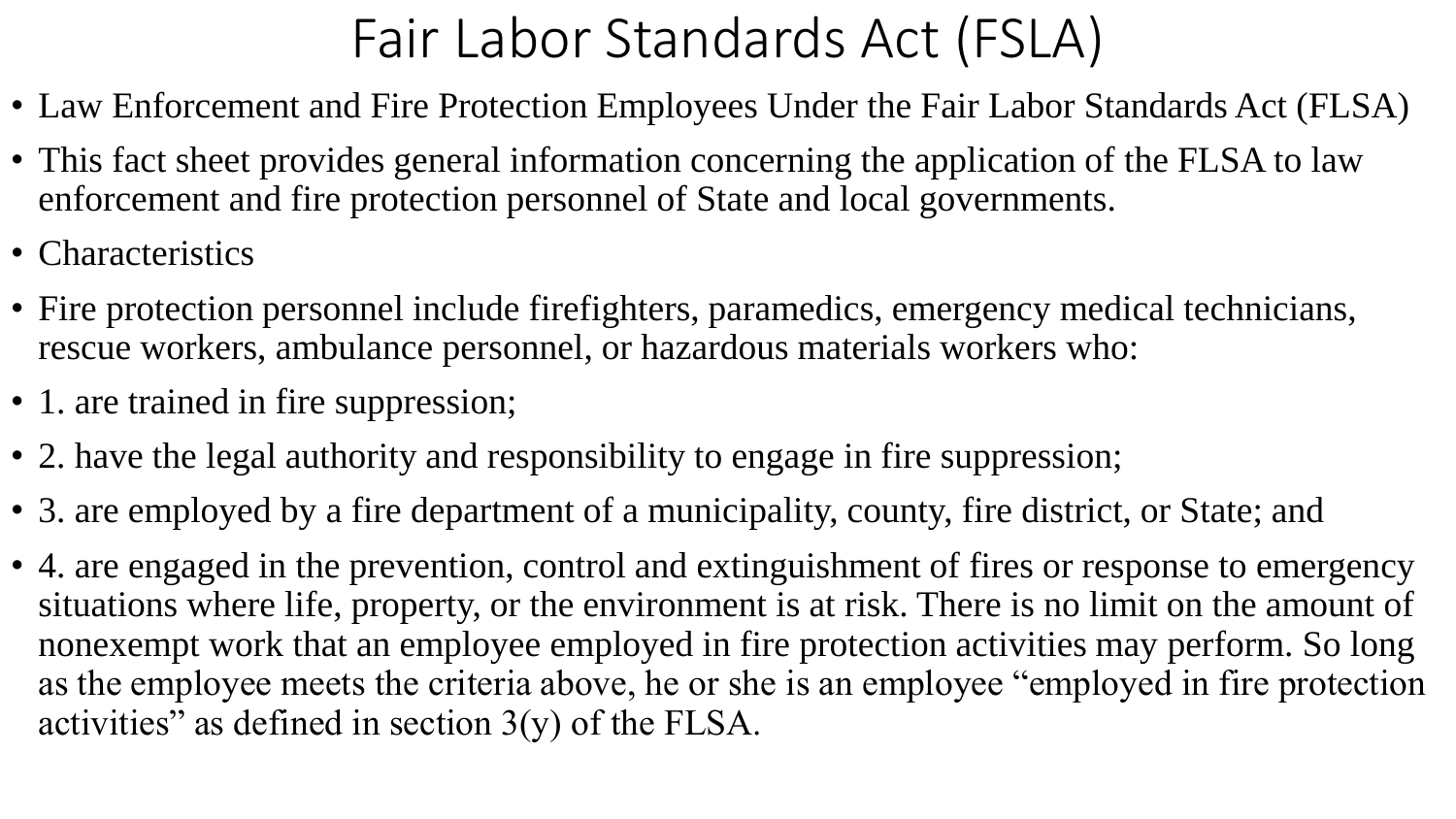## FSLA Exemption

- The FLSA requires that all covered nonexempt employees be paid overtime pay at no less than time and one-half their regular rates of pay for all hours worked in excess of 40 in a workweek.
- Section 13(b)(20) of the FLSA provides an overtime exemption to law enforcement or fire protection employees of a public agency that employs less than five employees during the workweek in law enforcement or fire protection activities.
- Section 7(k) of the FLSA provides that employees engaged in fire protection or law enforcement may be paid overtime on a "work period" basis. A "work period" may be from 7 consecutive days to 28 consecutive days in length. For work periods of at least 7 but less than 28 days, overtime pay is required when the number of hours worked exceeds the number of hours that bears the same relationship to 212 (fire) or 171 (police) as the number of days in the work period bears to 28. For example, fire protection personnel are due overtime under such a plan after 106 hours worked during a 14-day work period, while law enforcement personnel must receive overtime after 86 hours worked during a 14-day work period.
- Under certain prescribed conditions, a State or local government agency may give compensatory time, at a rate of not less than one and one-half hours for each overtime hour worked, in lieu of cash overtime compensation. Employees engaged in police and fire protection work may accrue up to 480 hours of compensatory time.

• \* US Dept of Labor Wage and Hour Division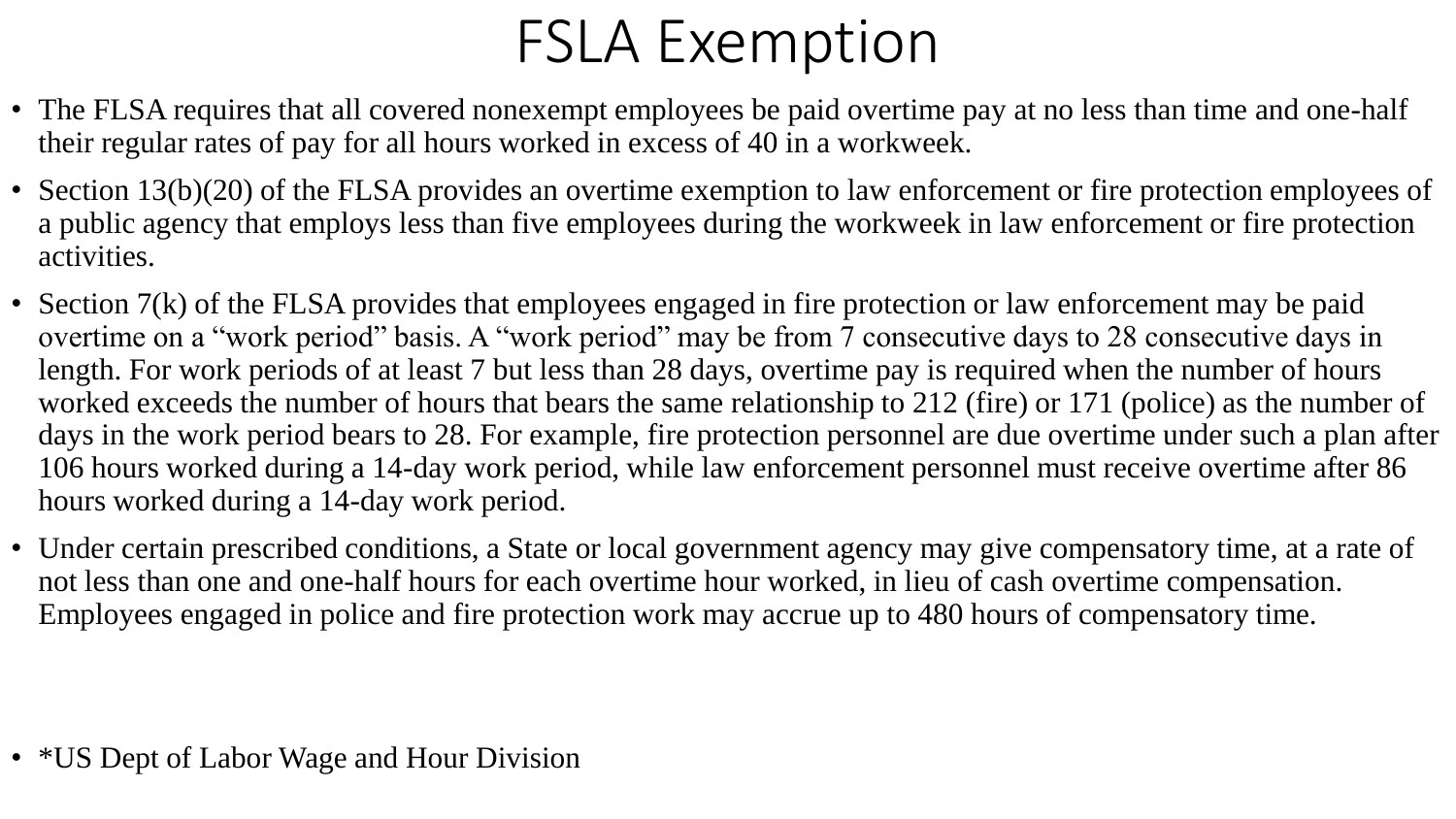#### 2021 Budget

- As of March 15<sup>th</sup>
- 20 pay periods remaining in 2021 budget
- 53 hrs. reg. 3 hrs. OT a week
- 106 hrs. reg. 6 hrs. OT a pay period
- x 20 pay periods
- 2120 hrs. reg. 120 hrs. OT
- $X \, \text{\$}12.30 \times \text{\$}18.45$
- $\cdot$  \$26,076.00 + \$2,214.00
- \$28,290.00 = total wages for single firefighter rest of 2021 budget
- x 2 fire personnel
- \$56,580.00
- \$56,580.00 + \$51,458.00 = **\$108,038.00** total remaining wages for FT FF personnel 2021 budget.
- \$112,718.69 \$108,038.00 = **\$4680.69** left over for PT coverage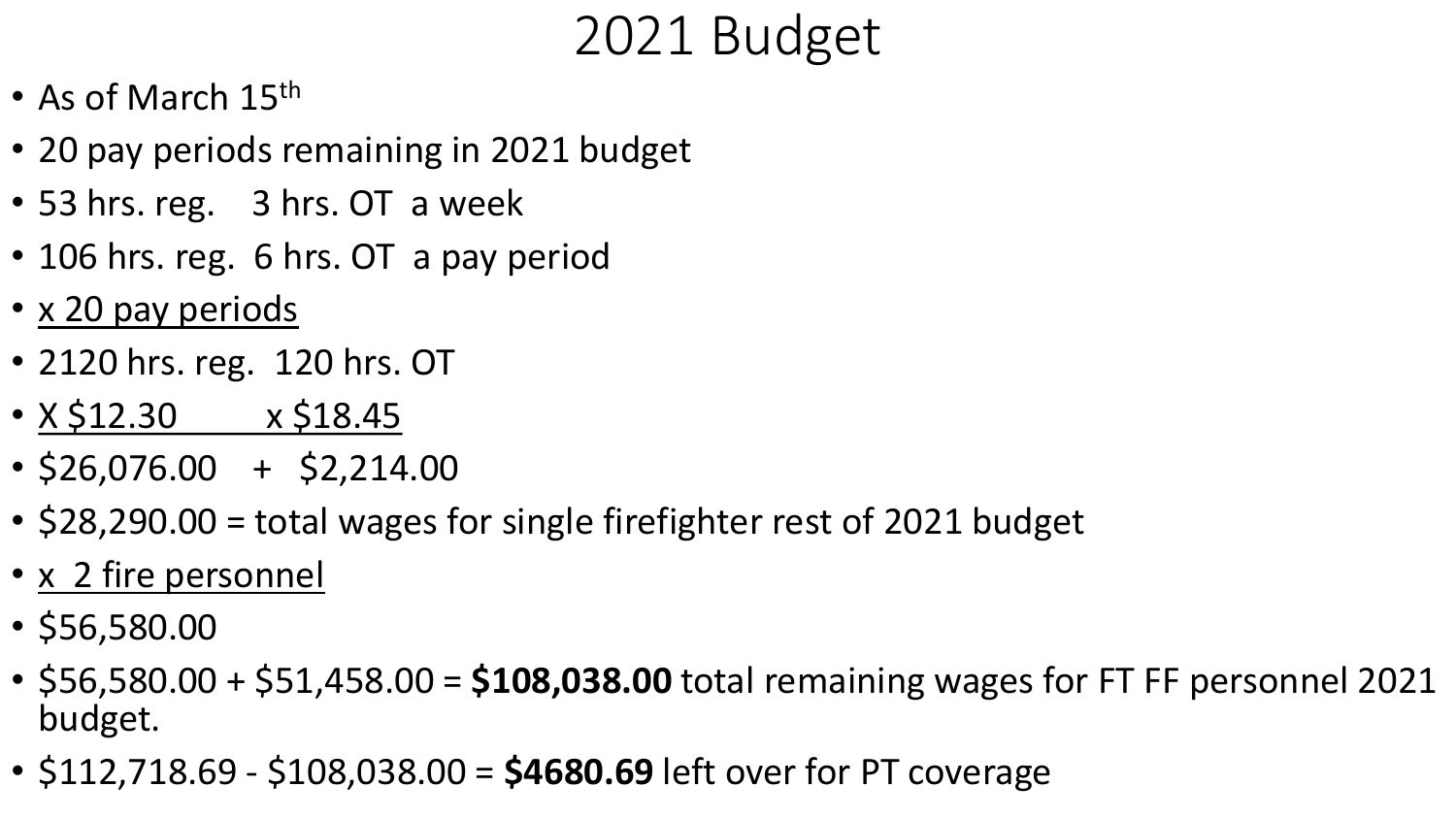### ISO Improvement Rating

#### • What is ISO?

**Insurance Services Office (ISO)**- Is a company that creates ratings for fire departments and their surrounding communities. The fire score, (aka Public Protection Classification), is a score from 1 to 10. The ratings calculate how wellequipped fire departments are to put out fires in the community. The ISO rating scale, a lower number is better: 1 is the best possible rating while a 10 means the fire department does not meet ISO's minimum requirements.

The ISO provides this score to homeowners insurance companies. The insurers then use it to help set homeowners insurance rates. The more well-equipped the fire department is to put out a fire, the less likely your house is to burn down. This makes the home less of a risk, and therefore less expensive, to insure.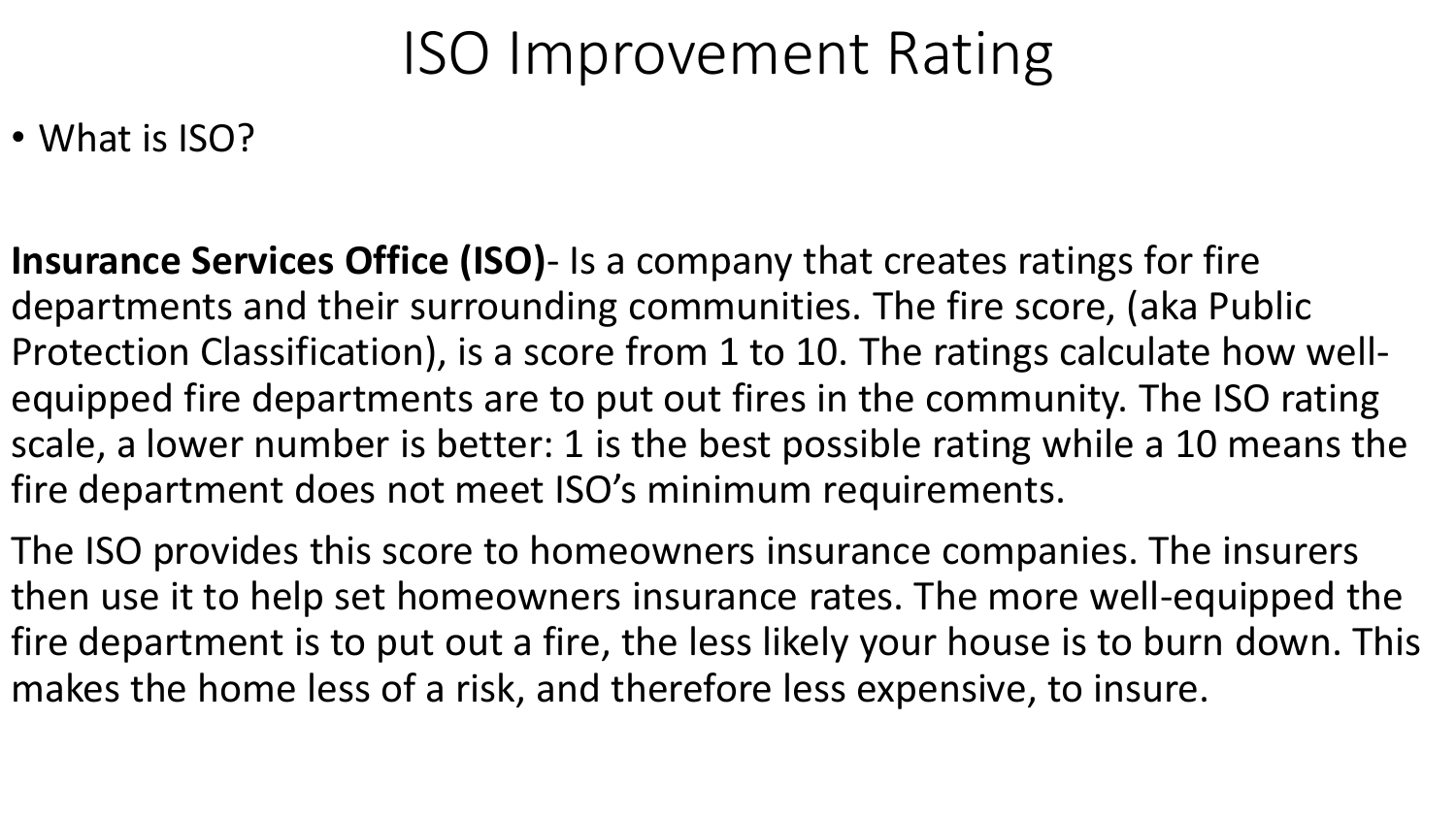## Fire Rating Score Criteria

- There are four main criteria to a fire rating score:
	- **50%** comes from the quality of your fire department including **staffing** levels, training, and documentation.
	- **40%** comes from availability of water supply, including prevalence of fire hydrants and how much water is available for putting out fires.
	- 10% comes from the quality of the area's emergency communications system (911).
	- An extra 5.5% comes from community outreach, including fire prevention and safety courses.

It is possible to get a maximum score of 106% on the survey, although any fire department that scores above 90% receives the highest ranking, a 1. Very few fire departments receive that ranking—only 0.7% of all communities surveyed have a 1. A rating of 5 is both median and the most common fire rating.

\*https://www.isomitigation.com/ppc/fsrs/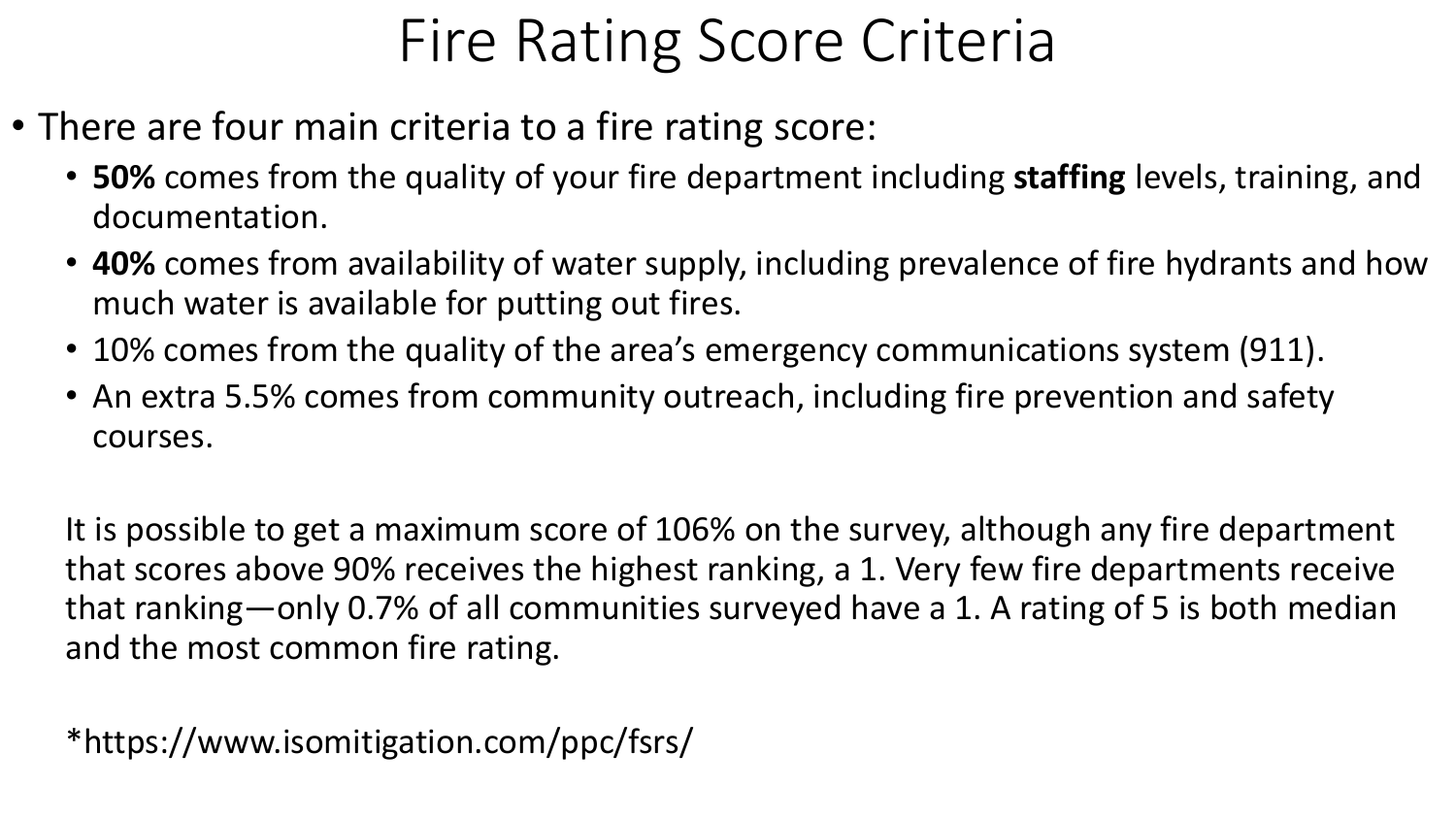## ISO Effect on the Community

- The formulas homeowner insurance companies use to determine their insurance rates are complex and constantly changing.
- A lower PPC score for your area will translate to a lower homeowners insurance premium, as it means your home is at a lower risk for serious fire damage.
- Home insurance companies offer lower rates if you have a good ISO rating because a well-prepared fire department will be able to put out a home's fire more quickly.
- Lower insurance premiums mean more savings for citizens.
- Creates a greater appeal to business owners to open their businesses in the lower rated ISO community. Thus, increasing tax revenue for the city to further provide and expand public services. (Especially important now that Holiday Island has started the city process).
- In hindsight, the Fire Department is one of the most important insurance coverage a person can have.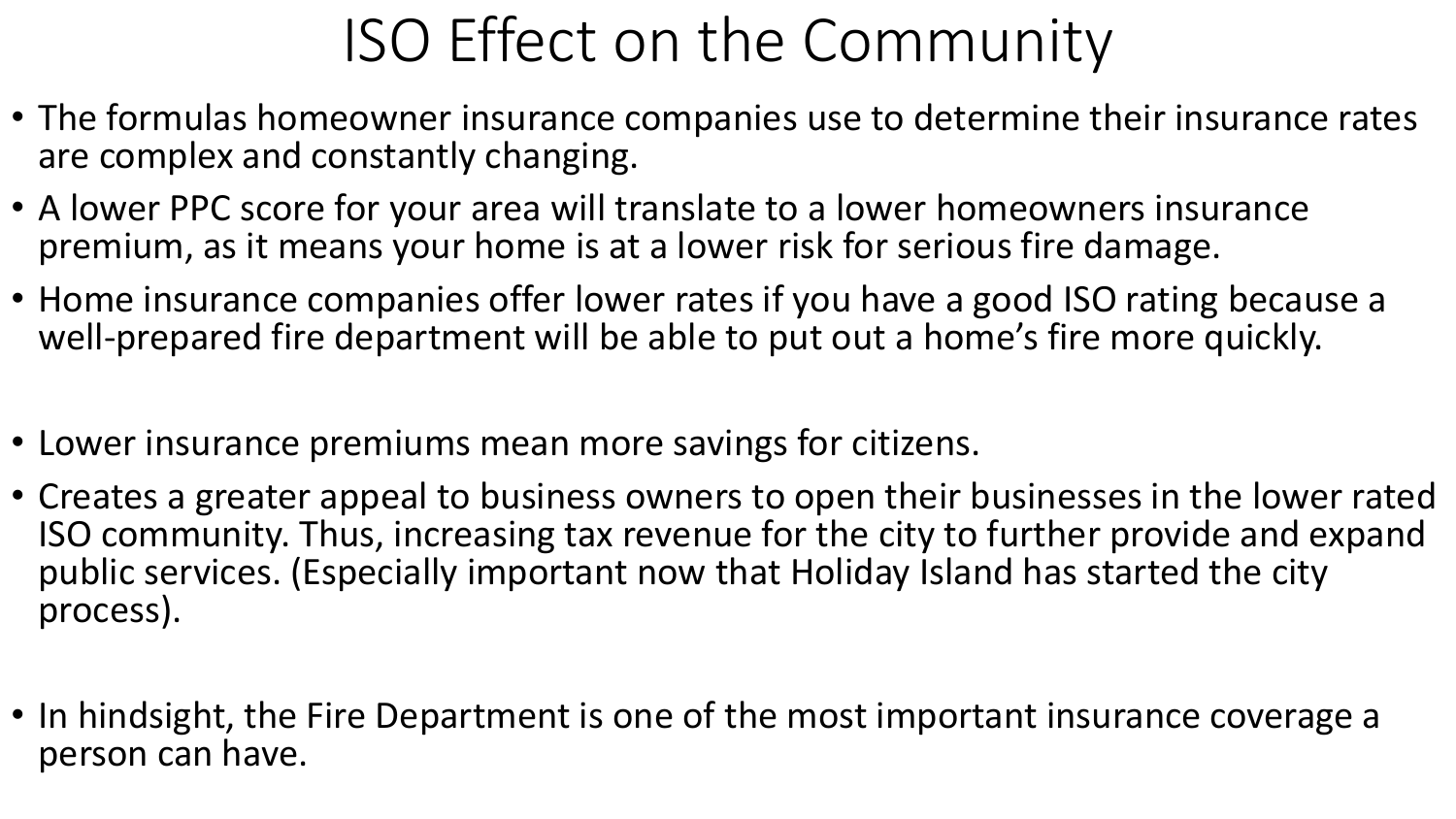#### Training Requirements

- Emergency Responders are required to be experts at every incident they respond to. They do not have the luxury of not knowing what they are doing when time is of the essence. Therefore, firefighters must train for the worst-case scenarios for fire, rescue, HAZMAT, and EMS. Training must become second nature so firefighters can perform well under high stress.
- Department members are required to complete minimum amounts of training based on local, state, and federal requirements to obtain and maintain the certifications required to perform many of the tasks required of the job. The requirements are set by OSHA, ISO, State of Arkansas, NREMT, and other agencies.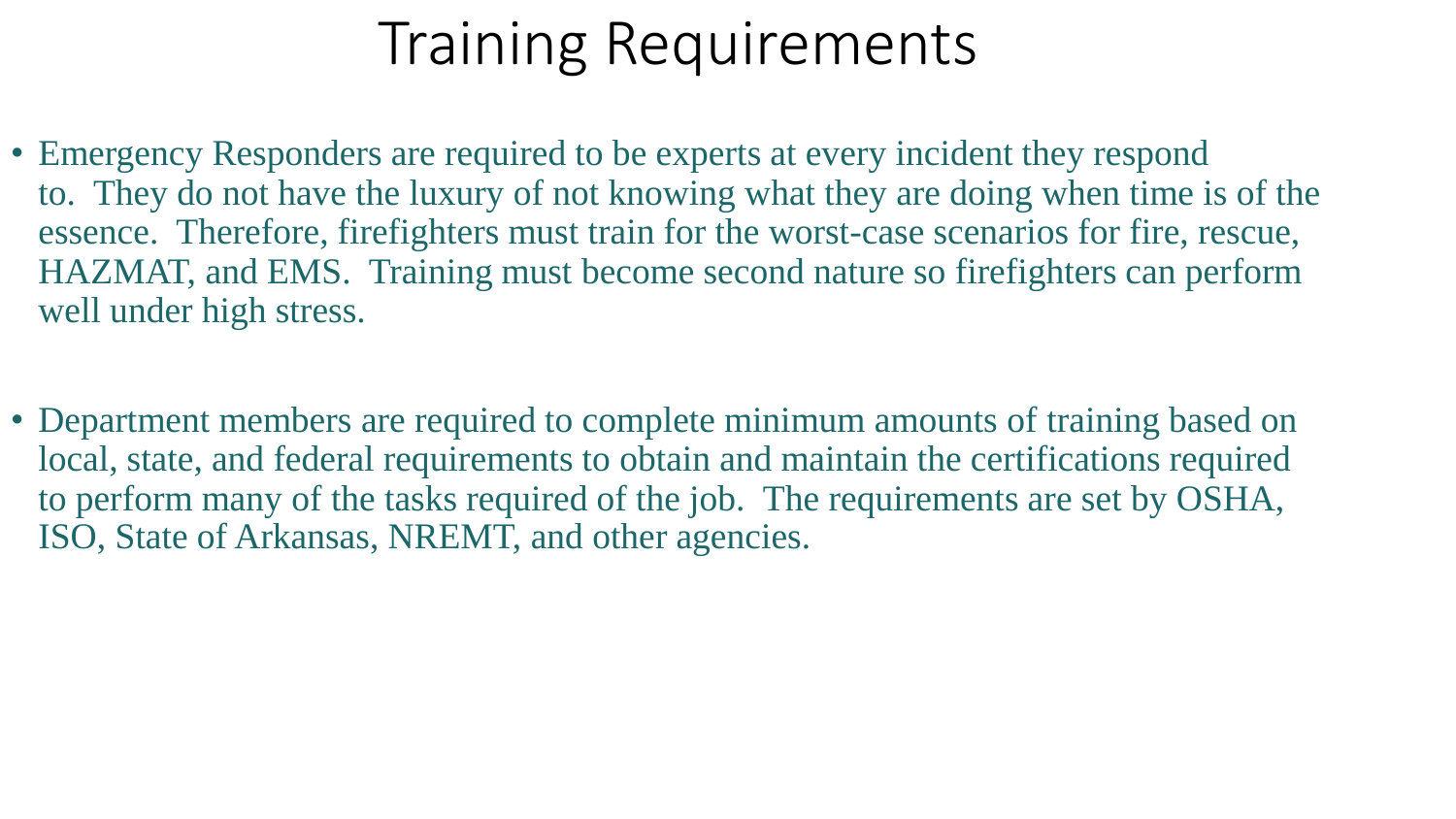## Training hours required annually: FT

#### **Training required by ISO**

- 192 hours of Company training per year (16hr/month)
- 6 hours of Hazmat Training per year
- 18 hours of Facility training per year
- 12 hours of Driver Training per year (for anyone qualified as a driver/engineer who isn't an officer)
- 12 hours of Officer Training (for all officers that respond on a first alarm)
- Up to 240 hours annually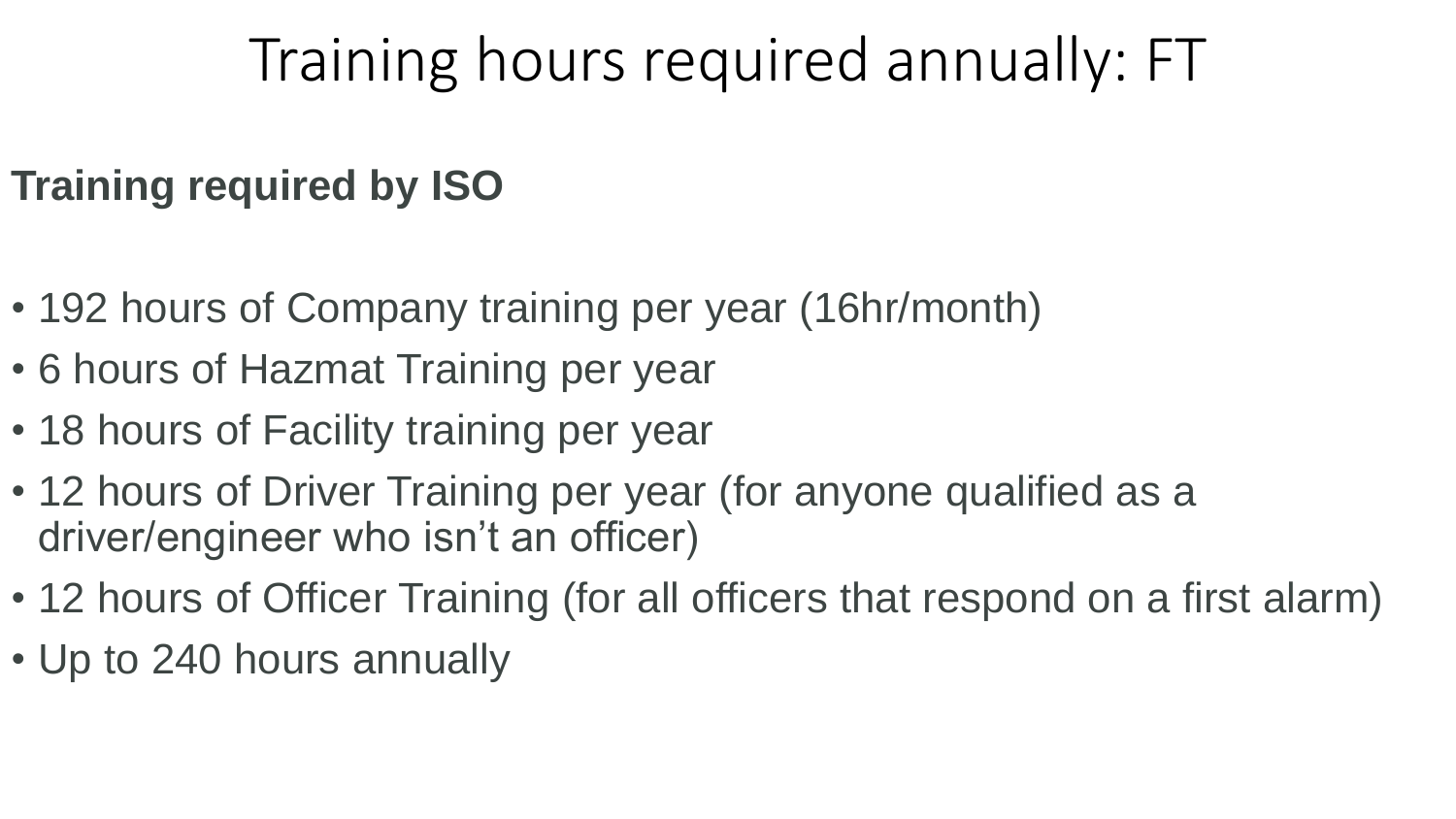### Training hours required annually: Volunteer

- Training required to obtain Act 833 funds
- 16 hours annually
- Minimum of six trained firefighters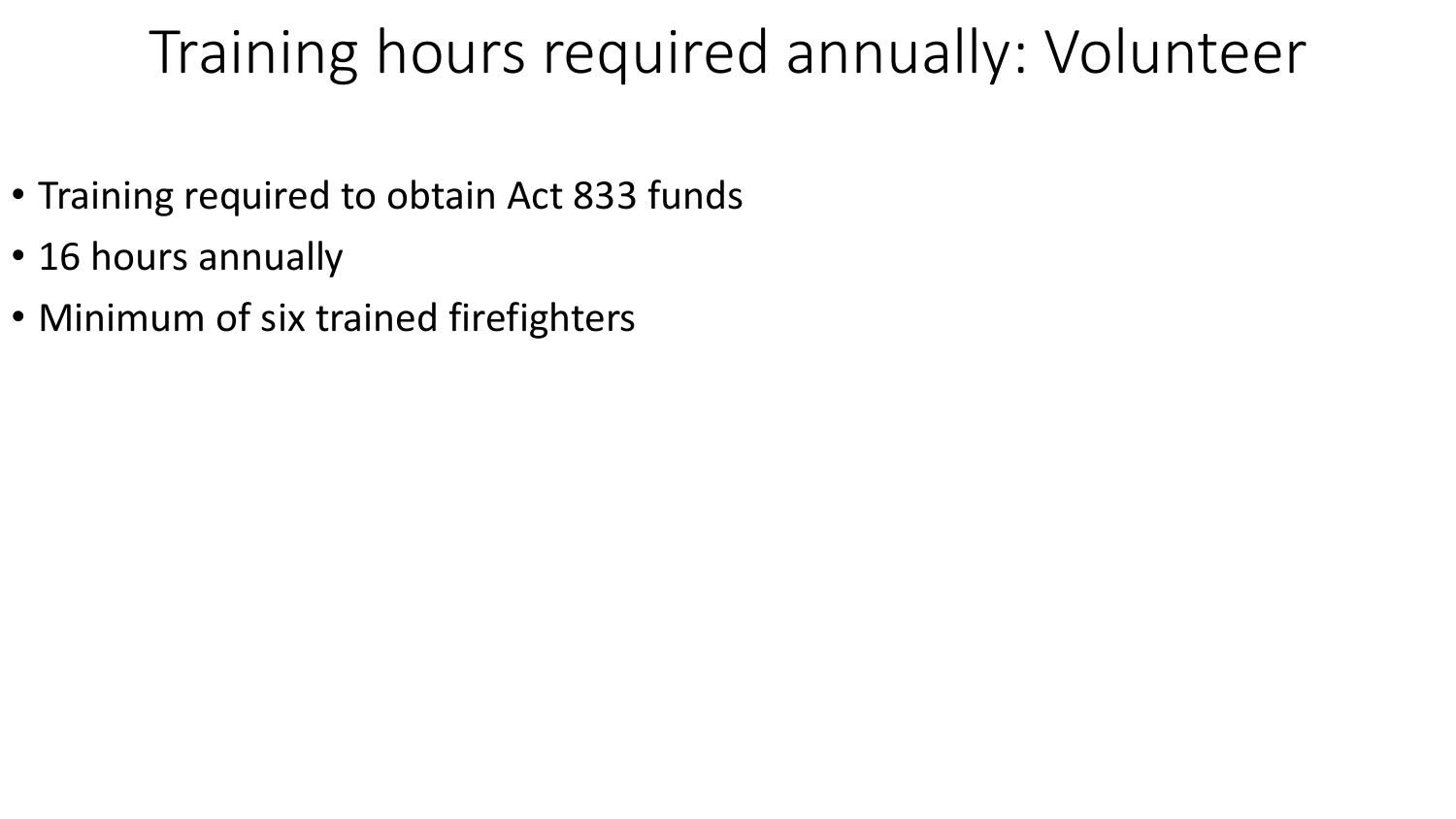#### Current Holiday Island FD ISO Rating

- Holiday Island- 5
- Rural area of Holiday Island- 6
- Oaks Landing across the lake- 10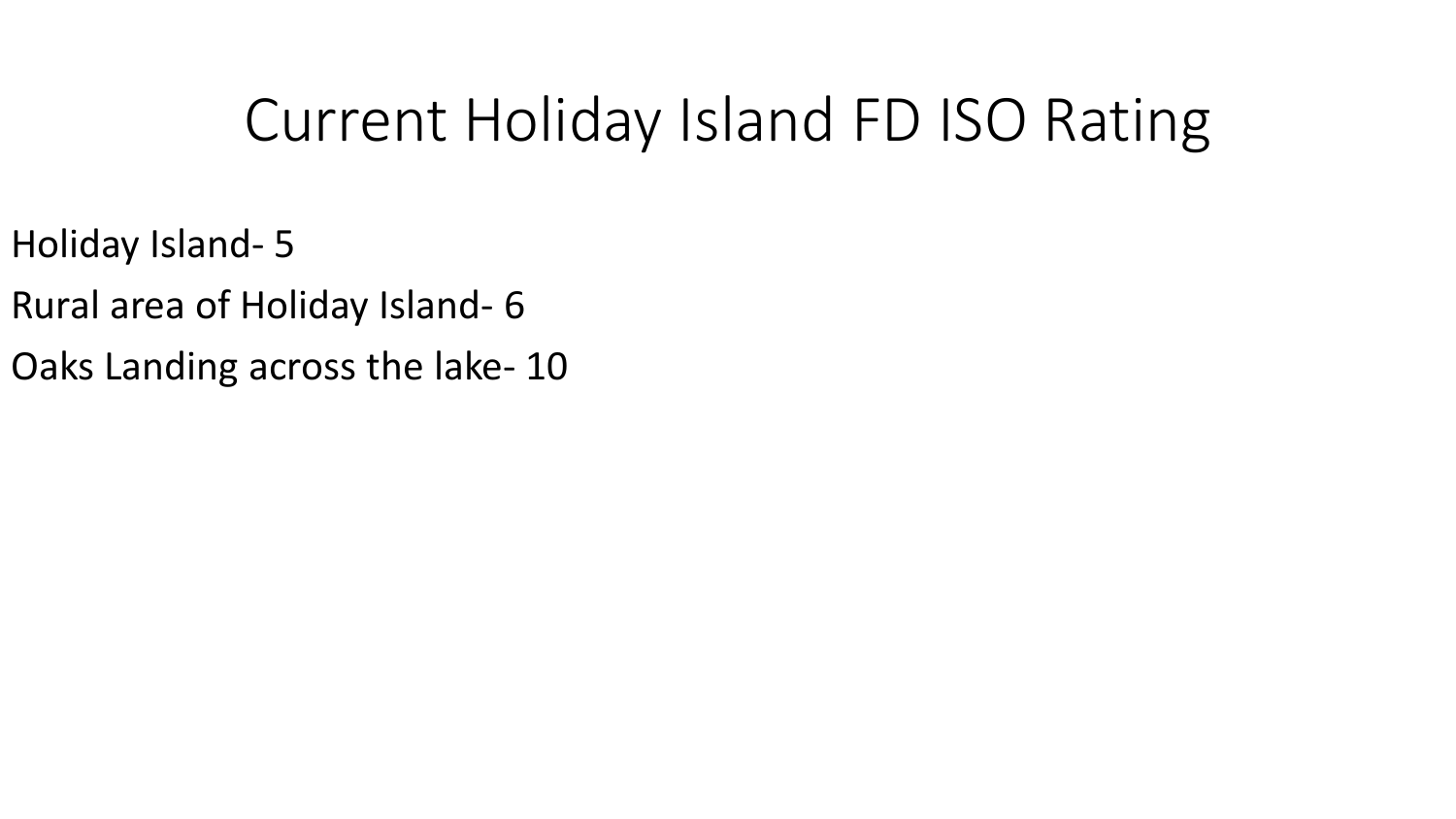#### NFPA Standards

• **The National Fire Protection Association (NFPA) is a global self-funded nonprofit organization, established in 1896, devoted to eliminating death, injury, property and economic loss due to fire, electrical and related hazards.**

#### • **List of NFPA Codes & Standards**

- NFPA publishes more than **300 consensus codes and standards** intended to minimize the possibility and effects of fire and other risks. NFPA codes and standards, administered by more than 250 Technical Committees comprising approximately 8,000 volunteers, are adopted and used throughout the world.
- These standards are referenced on a regular basis in lawsuits.
- Compliance with NFPA standards are obviously important when it comes to liability. For this reason, fire department policies, procedures, training and operations should align with NFPA standards to the greatest extent possible.
- \*https://www.lexipol.com/resources/blog/can-a-fire-department-be-sued-for-not-meetingnfpa-standards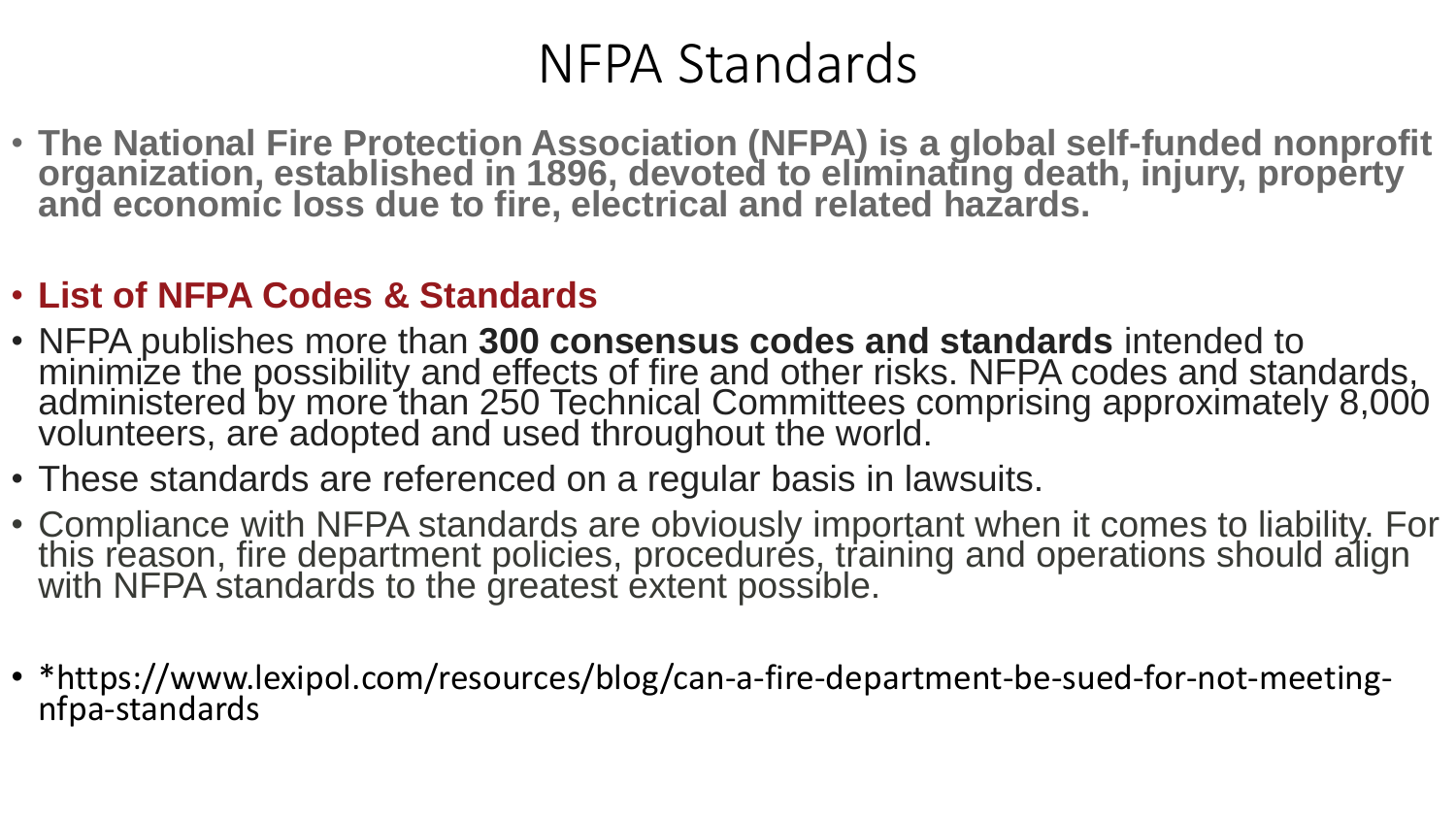#### Example NFPA Standards

- NFPA 1620 Standard for Pre-Incident Planning
- NFPA 1660 Standard on Community Risk Assessment, Pre-Incident Planning, Mass Evacuation, Sheltering, and Re-entry Programs
- NFPA 1670 Standard on Operations and Training for Technical Search and Rescue Incidents
- NFPA 1700 Guide for Structural Fire Fighting
- NFPA 1710 Standard for the Organization and Deployment of Fire Suppression Operations, Emergency Medical Operations, and Special Operations to the Public by Career Fire Departments
- NFPA 1720 Standard for the Organization and Deployment of Fire Suppression Operations, Emergency Medical Operations, and Special Operations to the Public by Volunteer Fire Departments
- NFPA 1730 Standard on Organization and Deployment of Fire Prevention Inspection and Code Enforcement, Plan Review, Investigation, and Public Education Operations
- NFPA 1801 Standard on Thermal Imagers for the Fire Service
- NFPA 1802 Standard on Two-Way, Portable RF Voice Communications Devices for Use by Emergency Services Personnel in the Hazard Zone
- NFPA 1851 Standard on Selection, Care, and Maintenance of Protective Ensembles for Structural Fire Fighting and Proximity Fire Fighting
- NFPA 1852 Standard on Selection, Care, and Maintenance of Open-Circuit Self-Contained Breathing Apparatus (SCBA)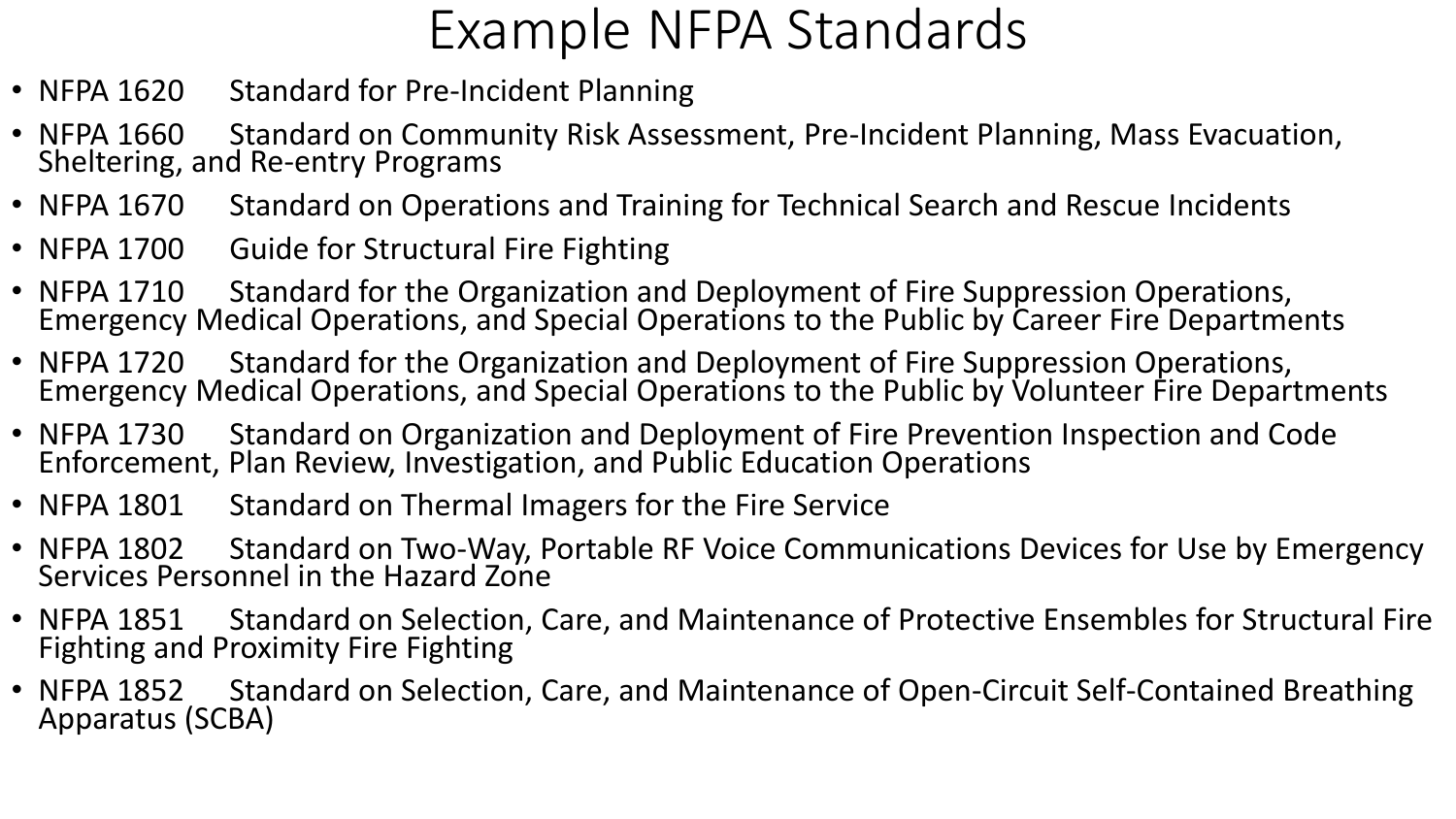## Firefighter Duties

- Daily apparatus checks (11 apparatus)
- Daily equipment checks
- Daily station checks (rotation 5 stations)
- Emergency response (Ems, Fire, HazMat, and Rescue)
- Station maintenance
- Daily required training (Ems and Fire)
- Daily physical training
- Random duties
- Necessary needs
- Hydrant tests
- Ladder tests
- Pump tests
- Aerial test
- Hose tests
- SCBA tests
- Face mask tests
- Business inspections
- Phone calls
- Citizen requests
- Reports and documentation
- And much more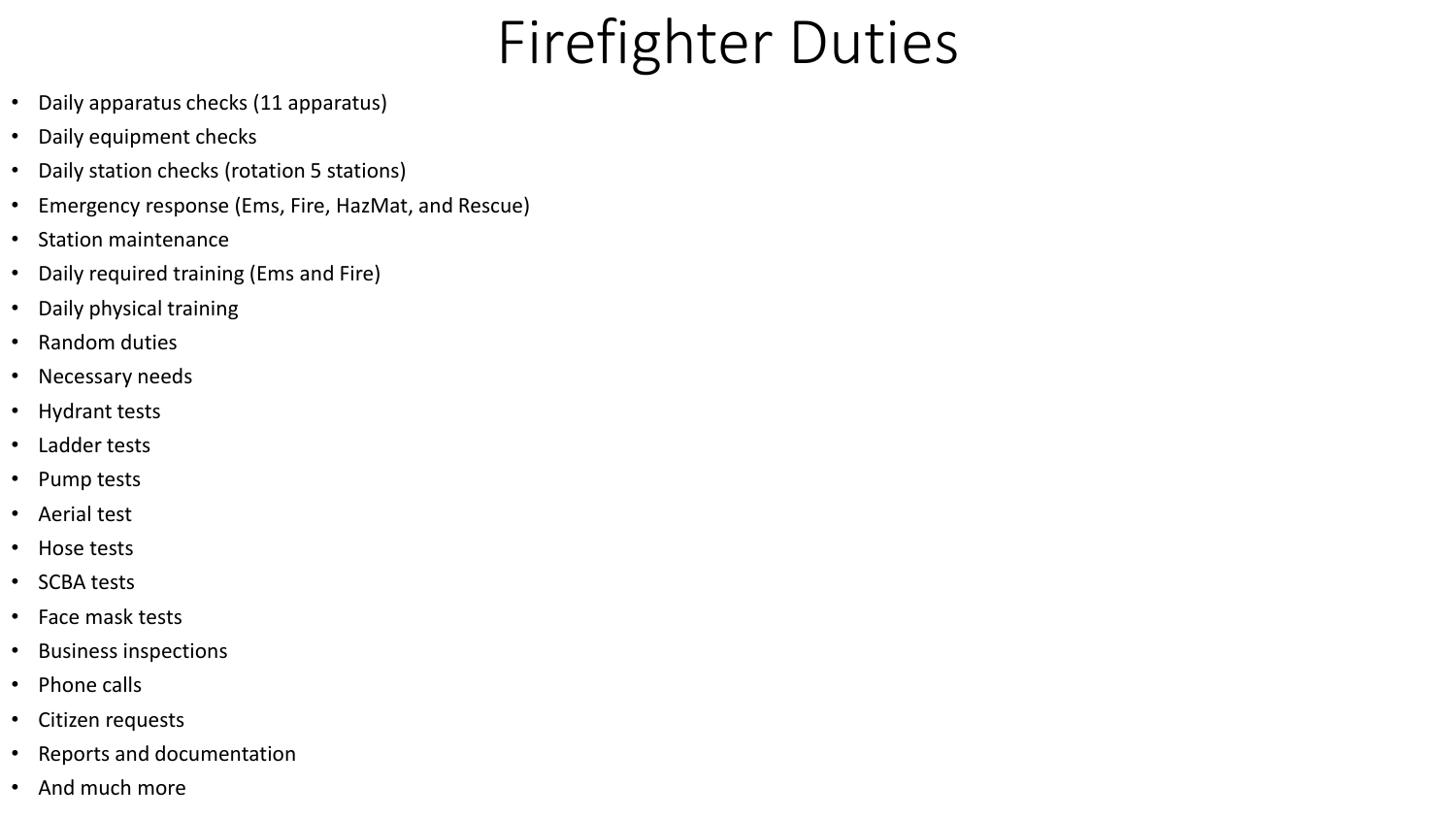#### NFPA 1710

- **NFPA 1710: Standard for the Organization and Deployment of Fire Suppression Operations, Emergency Medical Operations, and Special Operations to the Public by Career Fire Departments**
- **4.1.2.1** The fire department shall establish the following performance objectives for the first-due response zones that are identified by the AHJ:
- 1. Alarm handling time completion in accordance with [4.1.2.3](https://codesonline.nfpa.org/code/f12834fe-86a1-451f-b4a2-1fd393ee36a3/cec94d60-0227-46ea-98cb-ef57034cbba3/np_cfac1f56-1f41-11e9-bc1c-6bc9d7524e7b.html#ID017100000124)
- **2. 80 seconds** turnout time for fire and special operations response and **60 seconds** turnout time for EMS response
- 3. 240 seconds (**4 mins**) or less travel time for the arrival of the first engine company at a fire suppression incident
- 4. 360 seconds (**6 mins**) or less travel time for the arrival of the second company with a minimum staffing of 4 personnel at a fire suppression incident
- 5. For other than high-rise, 480 seconds (**8 mins**) or less travel time for the deployment of an initial full alarm assignment at a fire suppression incident
- 6. For high-rise, 610 seconds or less travel time for the deployment of an initial full alarm assignment at a fire suppression incident
- 7. 240 seconds (**4 mins**) or less travel time for the arrival of a unit with first responder with automatic external defibrillator (AED) or higher-level capability at an emergency medical incident
- 8. 480 seconds (**8 mins**) or less travel time for the arrival of an advanced life support (ALS) unit at an emergency medical incident, where this service is provided by the fire department provided a first responder with an AED or basic life support (BLS) unit arrived in 240 seconds (**4 mins**) or less travel time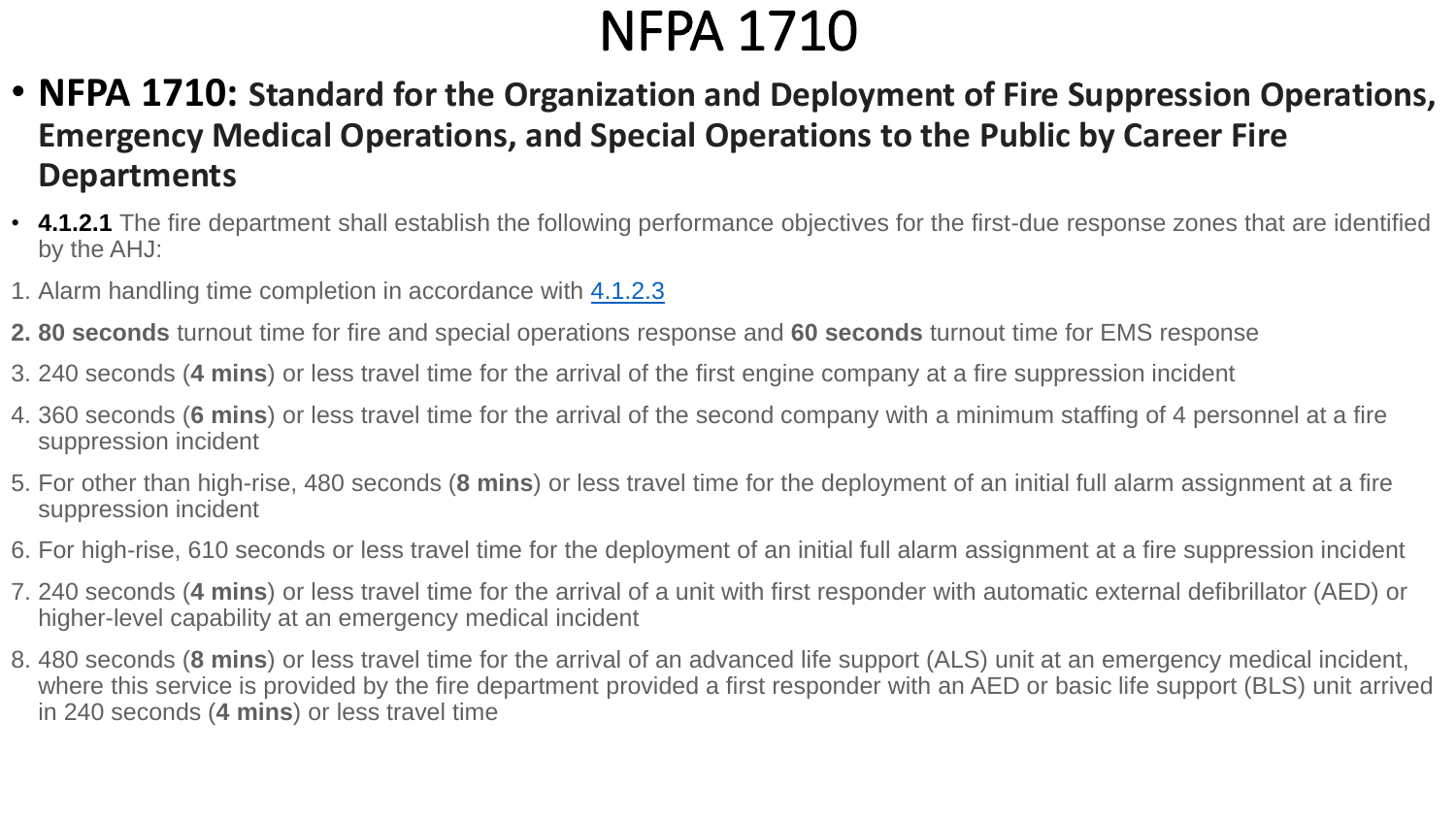#### NFPA 1720

- **NFPA 1720: NFPA 1720 Standard for the Organization and Deployment of Fire Suppression Operations, Emergency Medical Operations, and Special Operations to the Public by Volunteer Fire Departments**
- **4.3 Staffing and Deployment.**
- **4.3.1**
- The fire department shall identify minimum staffing requirements to ensure that the number of members that are available to operate are able to meet the needs of the department.
- **4.3.2 [\\*](https://codesonline.nfpa.org/code/77f5930d-8b6b-4db7-8834-d3674f086360/ac3be004-2823-4116-9dd9-f3d8536268a3/np_e551cafe-1a71-11e9-82e7-65932cbd9c88.html#ID017200000195)**
- [Table 4.3.2](https://codesonline.nfpa.org/code/77f5930d-8b6b-4db7-8834-d3674f086360/ac3be004-2823-4116-9dd9-f3d8536268a3/np_e1914057-1a71-11e9-82e7-65932cbd9c88.html#ID017200000095) shall be used by the AHJ to determine staffing and response time objectives for structural firefighting, based on a lowhazard occupancy such as a 2000 ft<sup>2</sup> (186 m<sup>2</sup>), two-story, single-family home without basement and exposures and the percentage accomplishment of those objectives for reporting purposes as required in [4.4.2](https://codesonline.nfpa.org/code/77f5930d-8b6b-4db7-8834-d3674f086360/ac3be004-2823-4116-9dd9-f3d8536268a3/np_e15f0cbb-1a71-11e9-82e7-65932cbd9c88.html#ID017200000103).

• \***www.nfpa.org**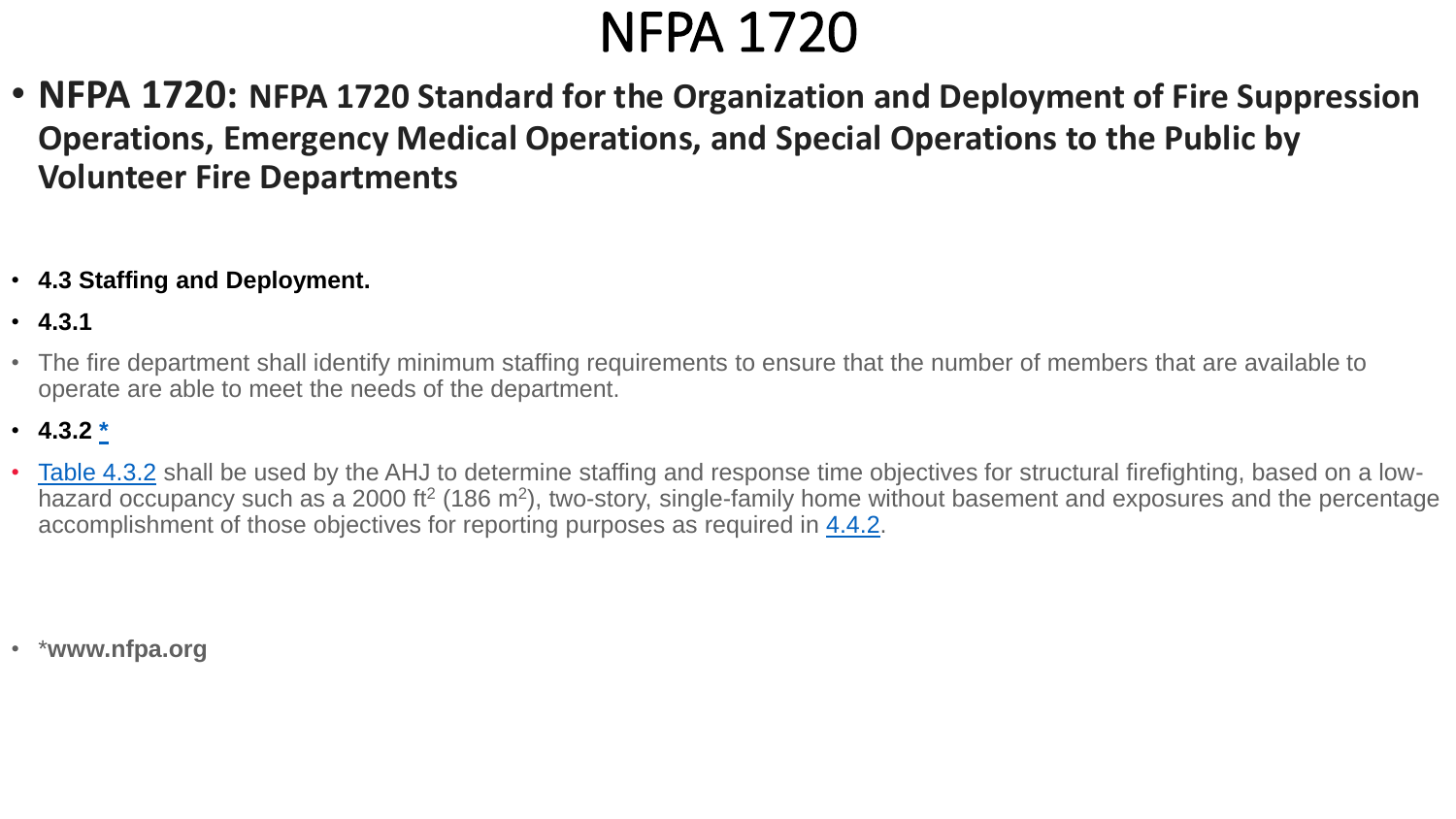• minimum staffing includes members responding from the AHJ's department and automatic aid

 $\bullet$ response time begins upon completion of the dispatch notification and ends at the time interval shown in the table.

• **4.3.3 [\\*](https://codesonline.nfpa.org/code/77f5930d-8b6b-4db7-8834-d3674f086360/ac3be004-2823-4116-9dd9-f3d8536268a3/np_e54b896d-1a71-11e9-82e7-65932cbd9c88.html#ID017200000244)**

• Where staffed stations are provided, when determined by the AHJ, they shall have a turnout time of 90 seconds for fire and special operations and 60 seconds for EMS, 90 percent of the time.

#### Table 4.3.2 Staffing and Response Time

| Demand Zone <sup>a</sup> | Demographics                                              | Minimum Staff to Respond <sup>b</sup> | Response Time (minutes) <sup>c</sup>     | <b>Meets Objective</b><br>$(\%)$ |
|--------------------------|-----------------------------------------------------------|---------------------------------------|------------------------------------------|----------------------------------|
| Urban area               | $>1000$ people/mi <sup>2</sup> (2.6 km <sup>2</sup> )     | 15                                    | 9                                        | 90                               |
| Suburban area            | 500-1000<br>people/mi <sup>2</sup> (2.6 km <sup>2</sup> ) | 10                                    | 10                                       | 80                               |
| Rural area               | <500 people/mi <sup>2</sup> (2.6 km <sup>2</sup> )        | 6                                     | 14                                       | 80                               |
| Remote area              | Travel distance $\geq 8$ mi<br>$(12.87 \text{ km})$       | 4                                     | Directly dependent on<br>travel distance | 90                               |
| Special risks            | Determined by AHJ                                         | Determined by AHJ based               | Determined by AHJ                        | 90                               |

on risk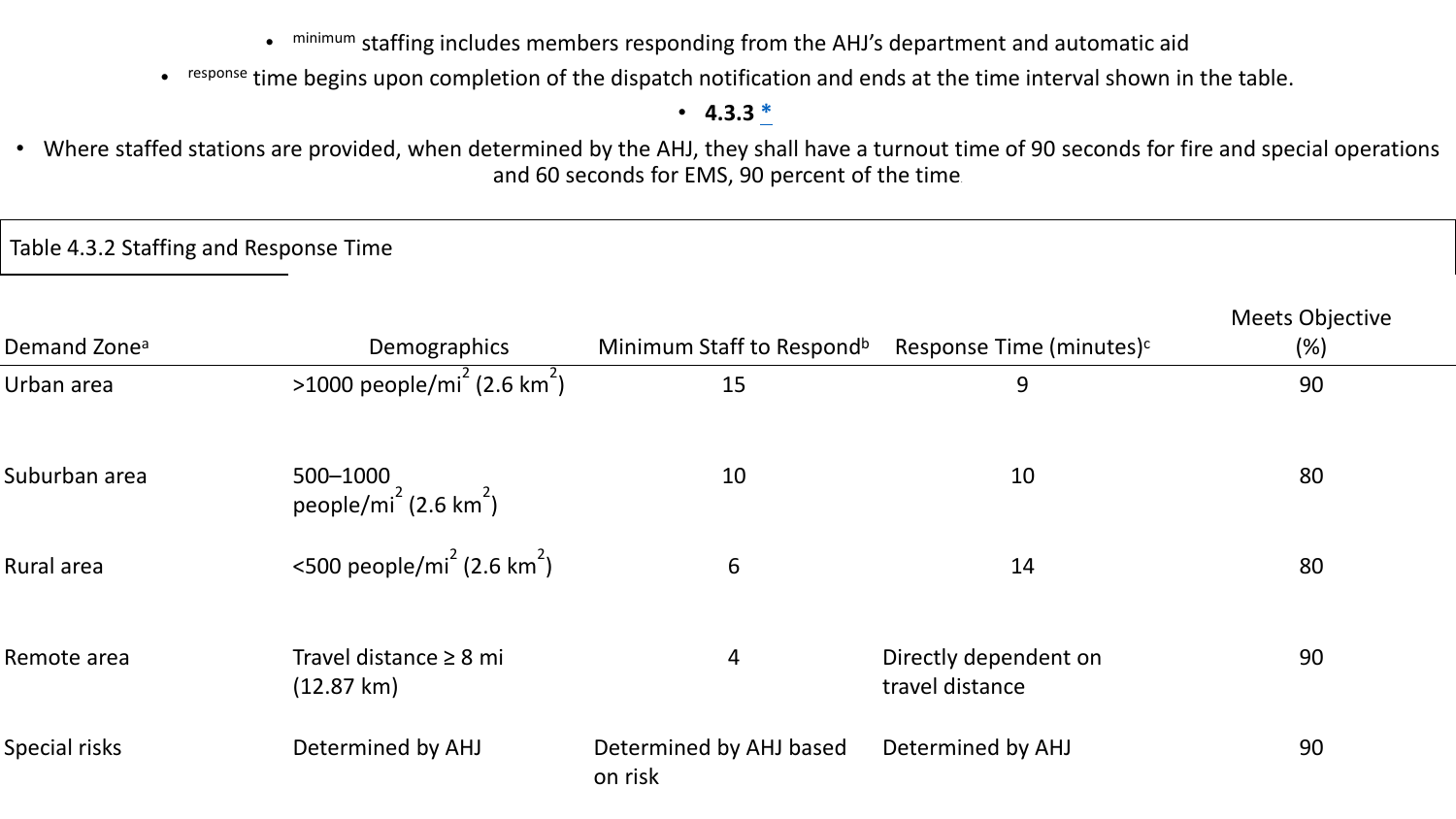- <https://youtu.be/87hAnxuh1g8>
- <https://youtu.be/piofZLySsNc>
- <https://youtu.be/whlymAuRtzU>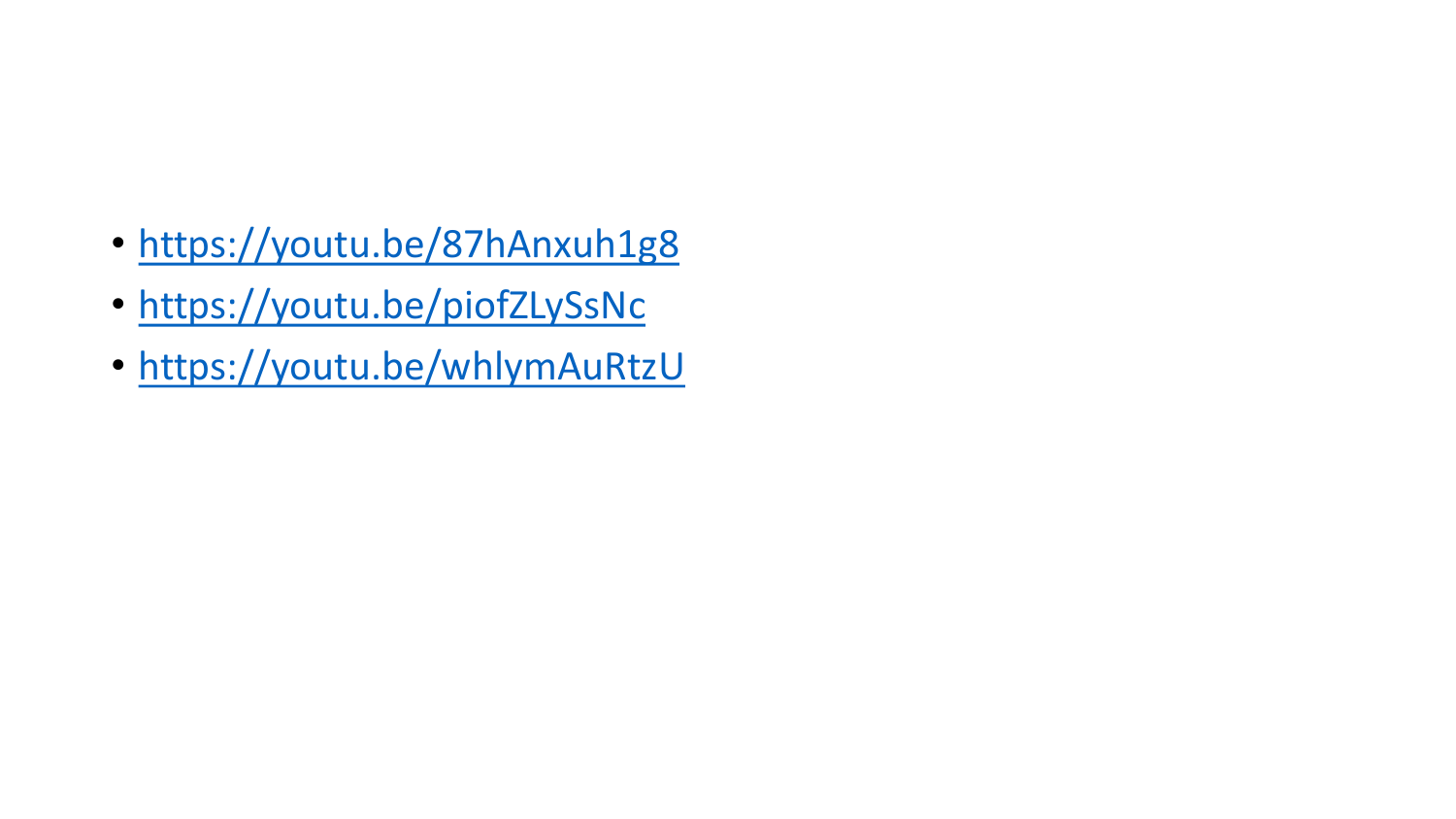#### **Holiday Island Fire Department**

#### **Incident Statistics with Alarm to Arrival**

| <b>Holiday Island Fire Department</b><br>Eureka Springs, AR<br>This report was generated on 3/12/2021 7:36:00 PM |                   |                                                                       | $\sim$                               |  |
|------------------------------------------------------------------------------------------------------------------|-------------------|-----------------------------------------------------------------------|--------------------------------------|--|
| <b>Incident Statistics with Alarm to Arrival</b><br>Start Date: 01/01/2021   End Date: 03/01/2021                |                   |                                                                       |                                      |  |
|                                                                                                                  |                   | <b>INCIDENT COUNT</b>                                                 |                                      |  |
| <b>INCIDENT TYPE</b>                                                                                             |                   |                                                                       | # INCIDENTS                          |  |
| <b>EMS</b>                                                                                                       |                   |                                                                       | 97                                   |  |
| <b>FIRE</b>                                                                                                      |                   |                                                                       | 28                                   |  |
| <b>TOTAL</b>                                                                                                     |                   |                                                                       | $125$                                |  |
|                                                                                                                  |                   | <b>TOTAL TRANSPORTS (N2 and N3)</b>                                   |                                      |  |
| <b>APPARATUS</b>                                                                                                 | # of APPARATUS    | # of PATIENT TRANSPORTS                                               | <b>TOTAL # of PATIENT</b>            |  |
| <b>TOTAL</b>                                                                                                     |                   |                                                                       |                                      |  |
| <b>PRE-INCIDENT VALUE</b><br>\$174,000.00                                                                        |                   |                                                                       | <b>LOSSES</b><br>\$3,800.00          |  |
|                                                                                                                  |                   | <b>CO CHECKS</b>                                                      |                                      |  |
| <b>TOTAL</b>                                                                                                     |                   |                                                                       |                                      |  |
|                                                                                                                  | <b>MUTUAL AID</b> |                                                                       |                                      |  |
| Total<br><b>Aid Type</b>                                                                                         |                   |                                                                       |                                      |  |
| <b>Aid Received</b>                                                                                              |                   | 87                                                                    |                                      |  |
|                                                                                                                  |                   | <b>OVERLAPPING CALLS</b>                                              |                                      |  |
| # OVERLAPPING                                                                                                    |                   |                                                                       | % OVERLAPPING                        |  |
| 16                                                                                                               |                   |                                                                       | 12.8                                 |  |
|                                                                                                                  |                   | <b>LIGHTS AND SIREN - AVERAGE RESPONSE TIME (Dispatch to Arrival)</b> |                                      |  |
| <b>Station</b>                                                                                                   |                   | <b>EMS</b>                                                            | <b>FIRE</b>                          |  |
| Station 17                                                                                                       |                   | 0:06:52                                                               | 0:09:34                              |  |
|                                                                                                                  |                   | <b>AVERAGE FOR ALL CALLS</b>                                          | 0:06:57                              |  |
|                                                                                                                  |                   | <b>LIGHTS AND SIREN - AVERAGE RESPONSE TIME (Alarm to Arrival)</b>    |                                      |  |
| <b>Station</b>                                                                                                   |                   | <b>EMS</b>                                                            | <b>FIRE</b>                          |  |
| Station 17                                                                                                       |                   | 0:09:34                                                               | 0:10:36                              |  |
|                                                                                                                  |                   | <b>AVERAGE FOR ALL CALLS</b>                                          | 0:09:17                              |  |
|                                                                                                                  |                   | <b>LIGHTS AND SIREN - AVERAGE TURNOUT TIME (Dispatch to Enroute)</b>  |                                      |  |
| <b>Station</b>                                                                                                   |                   | <b>EMS</b>                                                            | <b>FIRE</b>                          |  |
|                                                                                                                  |                   |                                                                       |                                      |  |
| Station 17                                                                                                       |                   | 0:00:27                                                               | 0:00:07                              |  |
|                                                                                                                  |                   | <b>AVERAGE FOR ALL CALLS</b>                                          | 0:00:25                              |  |
| <b>AGENCY</b>                                                                                                    |                   |                                                                       | <b>AVERAGE TIME ON SCENE (MM:SS)</b> |  |
| <b>Holiday Island Fire Department</b>                                                                            |                   |                                                                       | 28:21                                |  |

 $\vert \times \vert$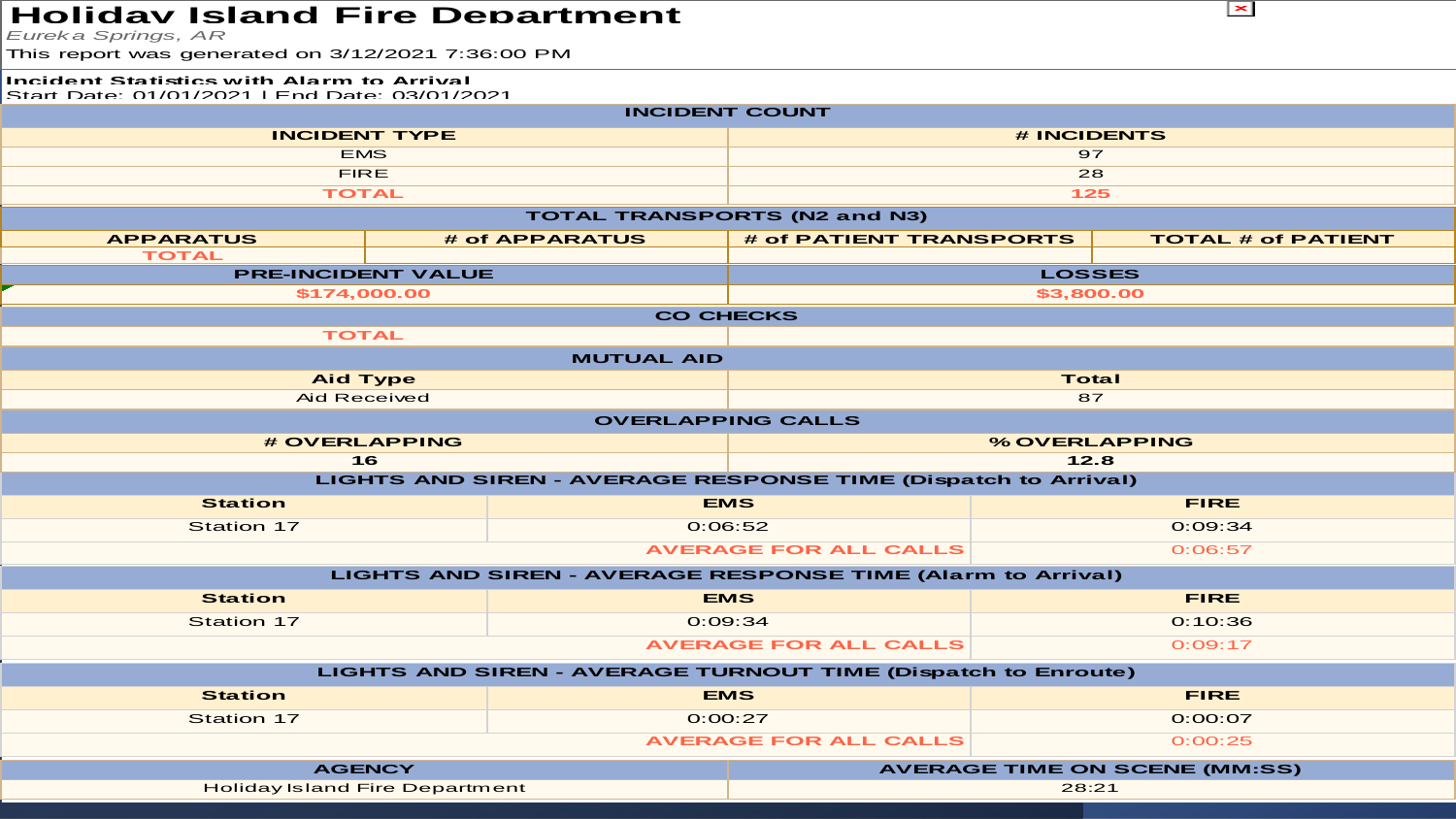#### National Fire Statistics

- National estimates for the leading causes of fires in residential buildings for 2018, the most recent year for which data are available, are as follows: (380,000 residential fires)
- 1. Cooking: 192,700 fires.
- 2. Heating: 35,700 fires.
- 3. Other unintentional, careless: 28,600 fires.
- 4. Electrical malfunction: 25,700 fires.
- Home fires can happen at any time, but they generally increase during the fall and winter, with December and January being the peak months.
- Home fires are also more common on Saturday and Sunday, and tend to peak between **6:00 and 7:00 PM**.

• \*https://www.usfa.fema.gov/data/statistics/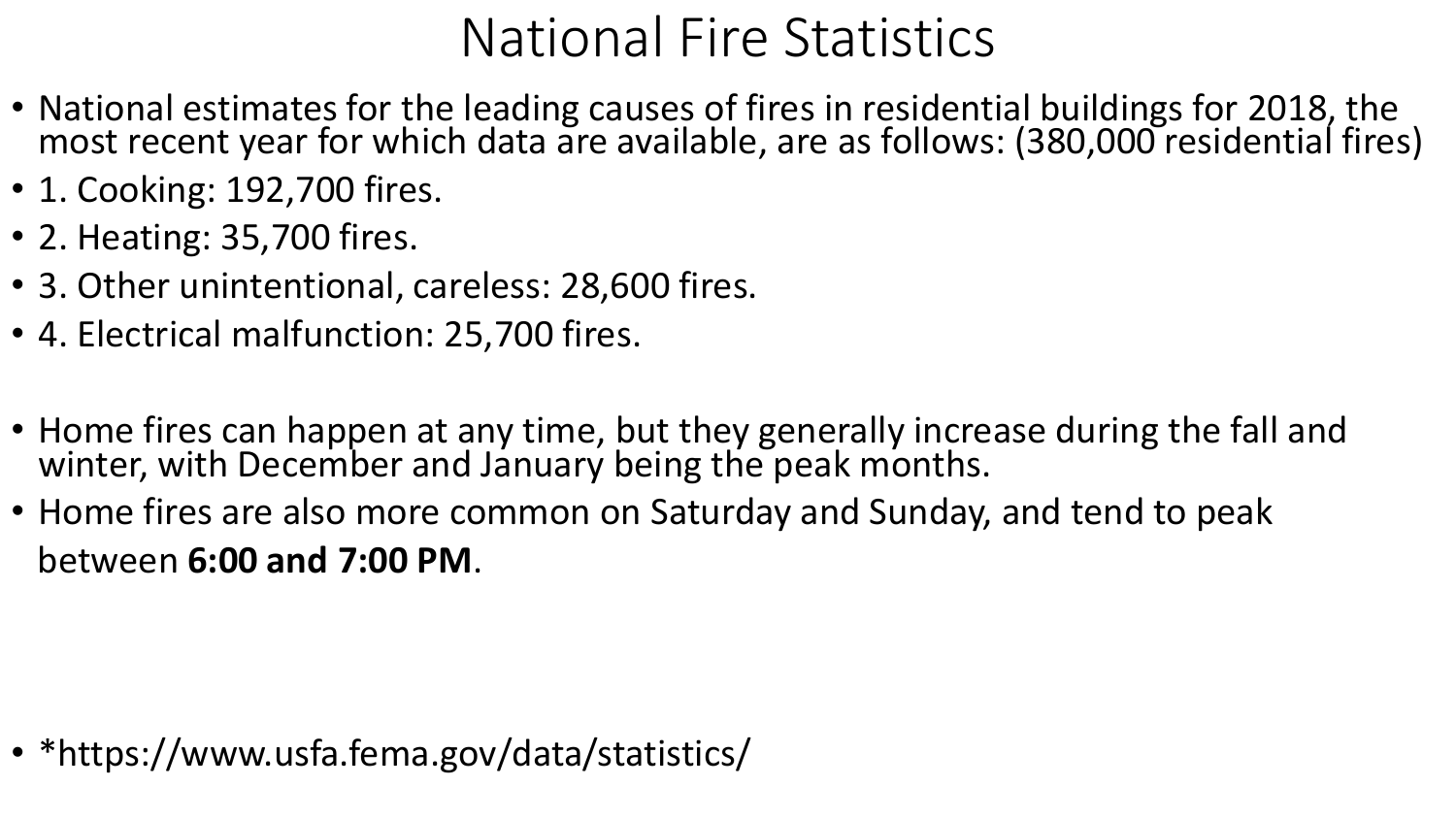### National Residential Fire Fatality Statistics

- National estimates for the leading causes of residential building fire deaths for 2018, the most recent year for which data are available, are as follows: (2000 deaths)
- 1. Other unintentional, careless: 545 deaths.
- 2. Smoking: 390 deaths.
- 3. Cause under investigation: 375 deaths
- Thermal burns and smoke inhalation were the primary symptoms leading to death, accounting for (90 percent) of all fatalities in residential fires.
- Bedrooms, at (51 percent), were the leading, specific location where civilian fire fatalities occurred in residential buildings.
- The time period from **11 p.m. to 7 a.m**. accounted for (51 percent) of civilian fire fatalities in residential buildings. This period also accounted for (47 percent) of fatal fires in residential buildings.
- At the time of their deaths, (37 percent) of fire victims in residential buildings were trying to escape; an additional (31 percent) were sleeping.
- Other unintentional, careless" actions (16 percent) and "smoking" (13 percent) were the leading causes of fatal fires in residential buildings.
- Males accounted for (58 percent) of civilian fire fatalities in residential buildings; females accounted for 42 percent of fire fatalities.
- Adults **aged 50 to 69** accounted for (37 percent) of civilian fire fatalities in residential buildings.
- Children less than 10 years old accounted for (11 percent) of civilian fire fatalities in residential buildings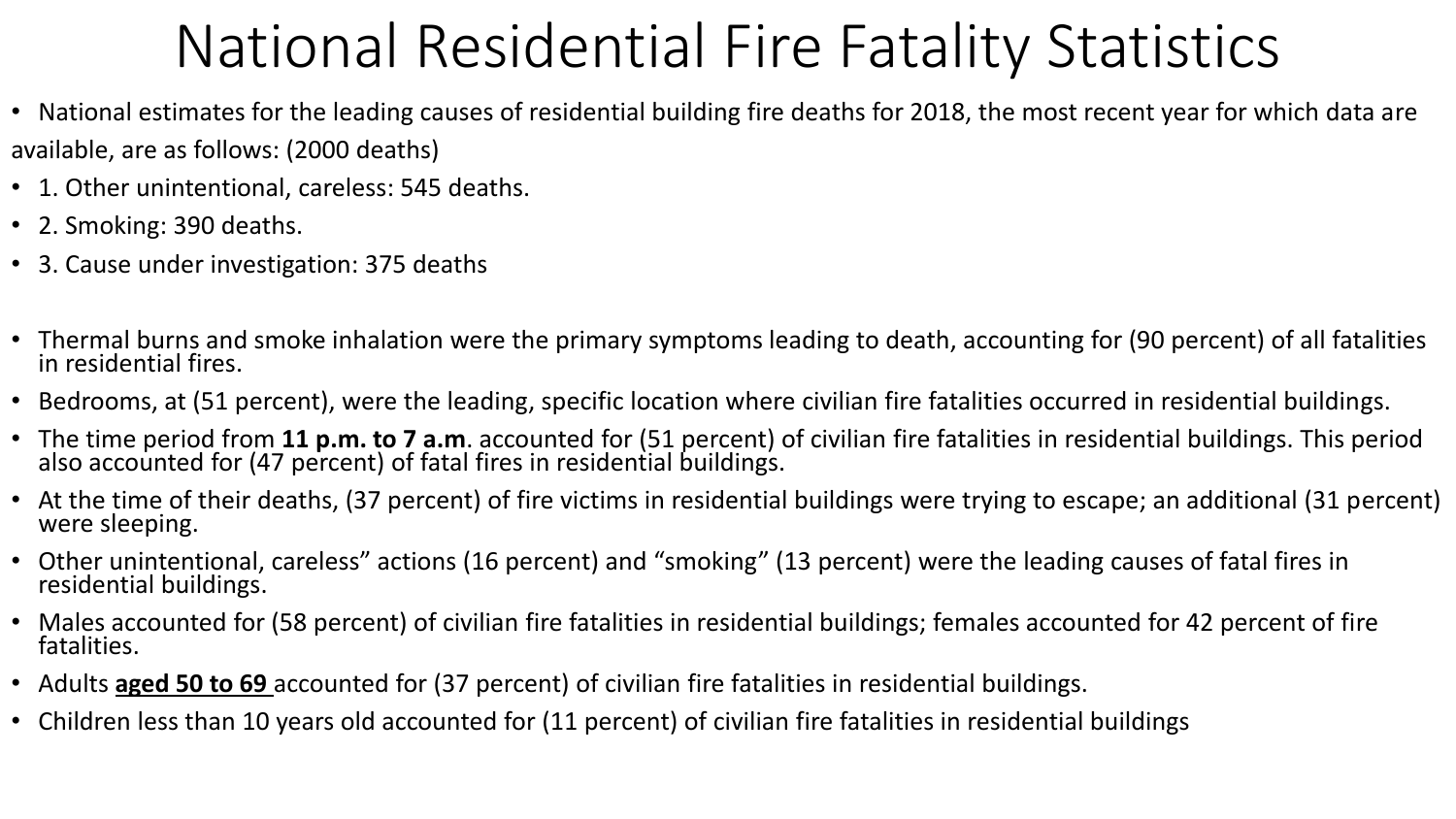#### EMS Statistics

- Both STEMI and **stroke** are **most** likely to **occur** in the early hours of the morning - specifically around 6:30am.
- Psychological incidents occur throughout the day, especially between the hours of 9pm and 3am.
- Fatality motor vehicle accidents
	- On average in 2019, fatal car crashes were more frequent on weekends, peaking on Saturday.
	- The number of nonfatal crashes tended to be higher on weekdays, peaking on Friday.
	- For both fatal and nonfatal crashes, the peak time of day was 4 pm. to 7:59 pm., but peak crash periods vary substantially over the span of a year:
	- During the spring and summer months, fatal crashes tended to peak between 8 pm. and 11:59 p.m.
	- In contrast, the nonfatal crash peak is earlier in the summer, from noon to 3:59 pm.
	- From October through March, the peak for fatal crashes was from 4 pm. to 7:59 pm.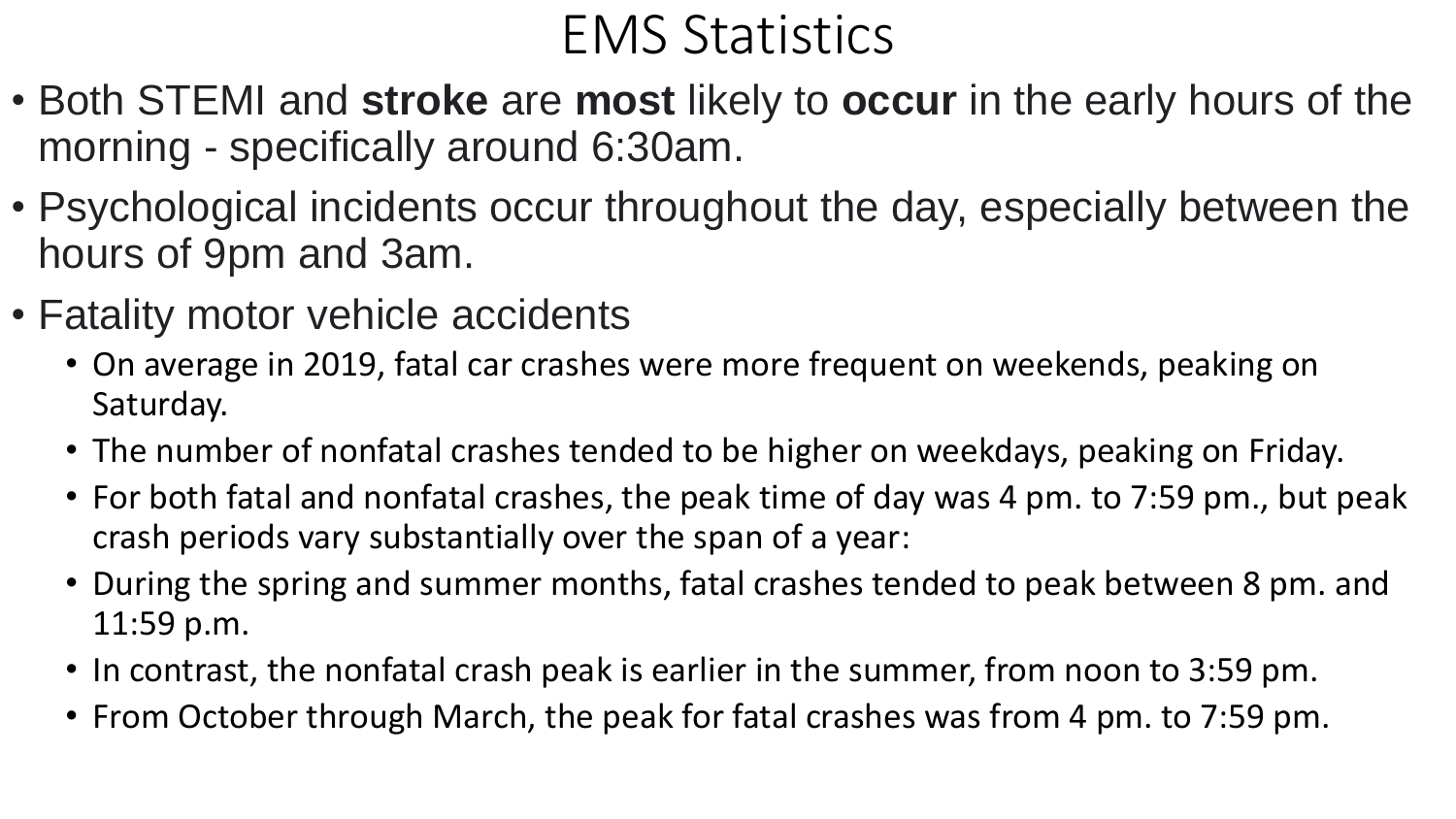Incidents by hour date range: 1/01/2021 to 03/01/2021

• Total number of calls from Jan. 01, 2021 to March 01, 2021

#### **125 Incidents**

• During present fire personnel work shift schedule from 08:00 to 18:00

#### **70 Incidents**

• Off work hours 00:00 to 08:00 and 18:00 to 23:59

**34 and 21 = 55 Incidents**

70 Incidents during shift = **56%**

55 Incidents off shift = **44%**

| <b>HOUR</b>     | # INCIDENTS    |
|-----------------|----------------|
| $00:00 - 00:59$ | 6              |
| $01:00 - 01:59$ | 3              |
| $02:00 - 02:59$ | 3              |
| $03:00 - 03:59$ | 6              |
| $04:00 - 04:59$ | 3              |
| $05:00 - 05:59$ | 3              |
| $06:00 - 06:59$ | 6              |
| $07:00 - 07:59$ | $\overline{4}$ |
| $08:00 - 08:59$ | $\overline{4}$ |
| 09:00 - 09:59   | $\overline{7}$ |
| 10:00 - 10:59   | 9              |
| 11:00 - 11:59   | 5              |
| 12:00 - 12:59   | $\overline{7}$ |
| 13:00 - 13:59   | 11             |
| 14:00 - 14:59   | $\overline{4}$ |
| 15:00 - 15:59   | 12             |
| 16:00 - 16:59   | 6              |
| 17:00 - 17:59   | 5              |
| 18:00 - 18:59   | 5              |
| 19:00 - 19:59   | $\overline{4}$ |
| 20:00 - 20:59   | $\overline{4}$ |
| $21:00 - 21:59$ | $\mathbf 1$    |
| 22:00 - 22:59   | $\overline{4}$ |
| 23:00 - 23:59   | 3              |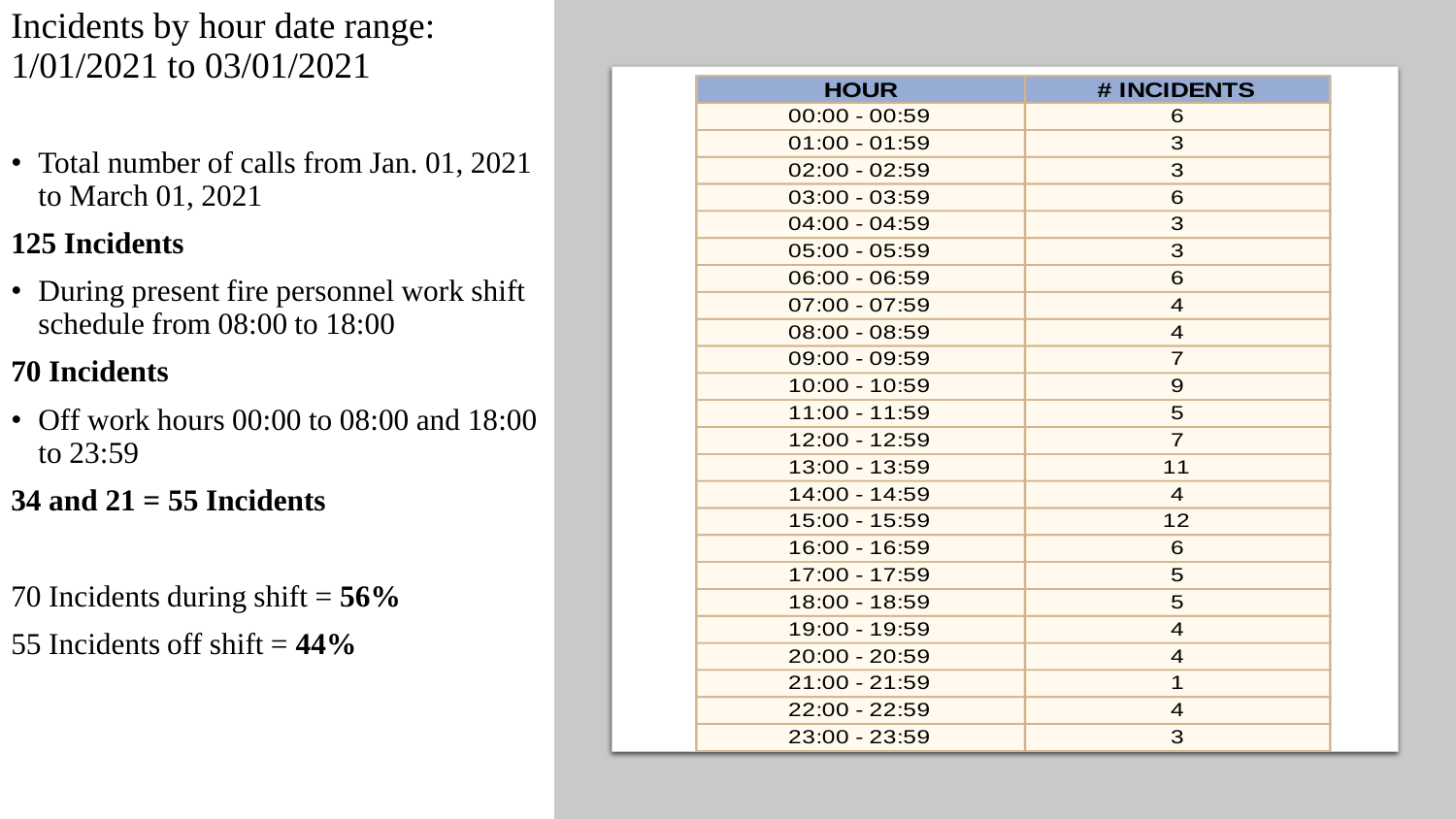- Incidents by hour date range: 1/01/2021 to 02/07/2021
- Before the Winter Storms

• Total number of calls from Jan. 01, 2021 to Feb. 07, 2021

#### **64 Incidents**

• During present fire personnel work shift schedule from 08:00 to 18:00

#### **30 Incidents**

• Off work hours 00:00 to 08:00 and 18:00 to 23:59

#### **21 and 13 = 34 Incidents**

**30** Incidents during shift = **47% 34** Incidents off shift = **53%**

**\*Last 3 years, similar statistics 2020- 661** calls **54%** off shift **2019- 684** calls **51%** off shift **2018- 761** calls **52%** off shift

| <b>HOUR</b>     | # INCIDENTS    |
|-----------------|----------------|
| $00:00 - 00:59$ | $\overline{4}$ |
| $01:00 - 01:59$ | $\mathbf 1$    |
| $02:00 - 02:59$ | 3              |
| $03:00 - 03:59$ | $\overline{4}$ |
| $04:00 - 04:59$ | 3              |
| $05:00 - 05:59$ | $\overline{2}$ |
| $06:00 - 06:59$ | $\overline{2}$ |
| $07:00 - 07:59$ | $\overline{2}$ |
| $08:00 - 08:59$ | $\mathbf{1}$   |
| 09:00 - 09:59   | 3              |
| 10:00 - 10:59   | $\overline{2}$ |
| 11:00 - 11:59   | 2              |
| 12:00 - 12:59   | 3              |
| 13:00 - 13:59   | 5              |
| 14:00 - 14:59   | $\overline{2}$ |
| 15:00 - 15:59   | 5              |
| 16:00 - 16:59   | 3              |
| 17:00 - 17:59   | $\overline{4}$ |
| 18:00 - 18:59   | $\overline{4}$ |
| 19:00 - 19:59   | $\overline{2}$ |
| 20:00 - 20:59   | $\overline{2}$ |
| 21:00 - 21:59   | $\mathbf 1$    |
| 22:00 - 22:59   | $\overline{2}$ |
| 23:00 - 23:59   | $\overline{2}$ |
|                 |                |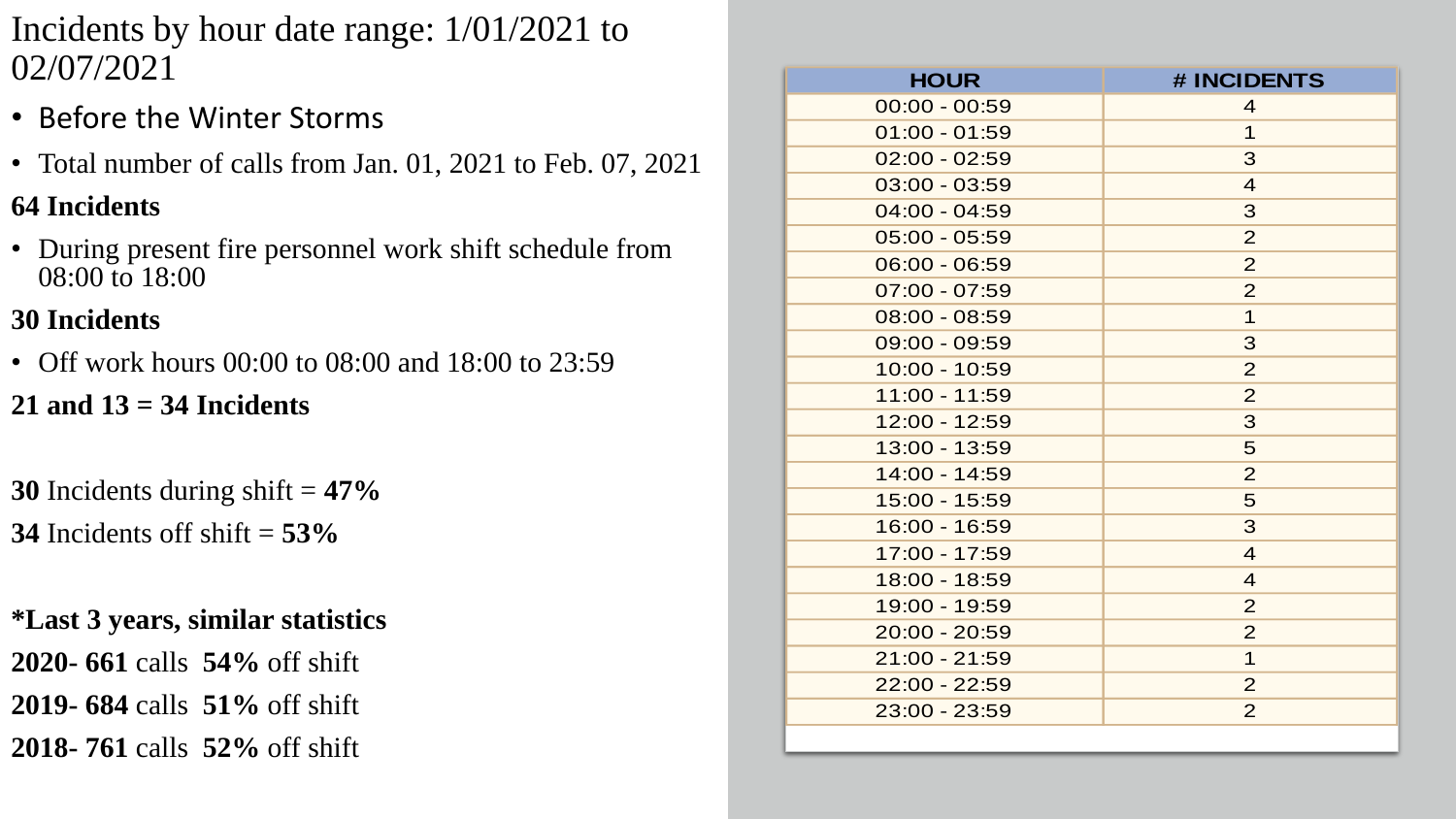#### Percentage

| <b>PERSONNEL</b>   | % of CALLS | <b>CALLS ATTENDED</b> |
|--------------------|------------|-----------------------|
| Ates, Randy        | 1.6%       | $\overline{2}$        |
| Bernstein, Loren   | 0.8%       | $\mathbf{1}$          |
| Carter, Matt       | 2.4%       | $\sqrt{3}$            |
| Goodman, Alex      | 20.0%      | 25                    |
| Goodman, Ralph     | 1.6%       | $\overline{2}$        |
| Hanna, Shan        | 3.2%       | $\overline{4}$        |
| Ingle, Aaron       | 0.8%       | $\overline{1}$        |
| Kennedy, Robert    | 12.0%      | 15                    |
| Knyzewski, Ethan   | 36.8%      | 46                    |
| Ledeker, Chris     | 26.4%      | 33                    |
| Nickelson, Richard | 44.8%      | 56                    |
| Prange, Jon        | 0.8%       | $\mathbf{1}$          |
| Ross, Pete         | 0.8%       | $\overline{1}$        |
| Scroggins, Tyler   | 5.6%       | $\overline{7}$        |
| Trahan, Karl       | 20.0%      | 25                    |
| Trahan, Kelly      | 48.0%      | 60                    |
| Trahan, Nikki      | 0.8%       | $\overline{1}$        |
| Winters, Tom       | 4.0%       | $\overline{5}$        |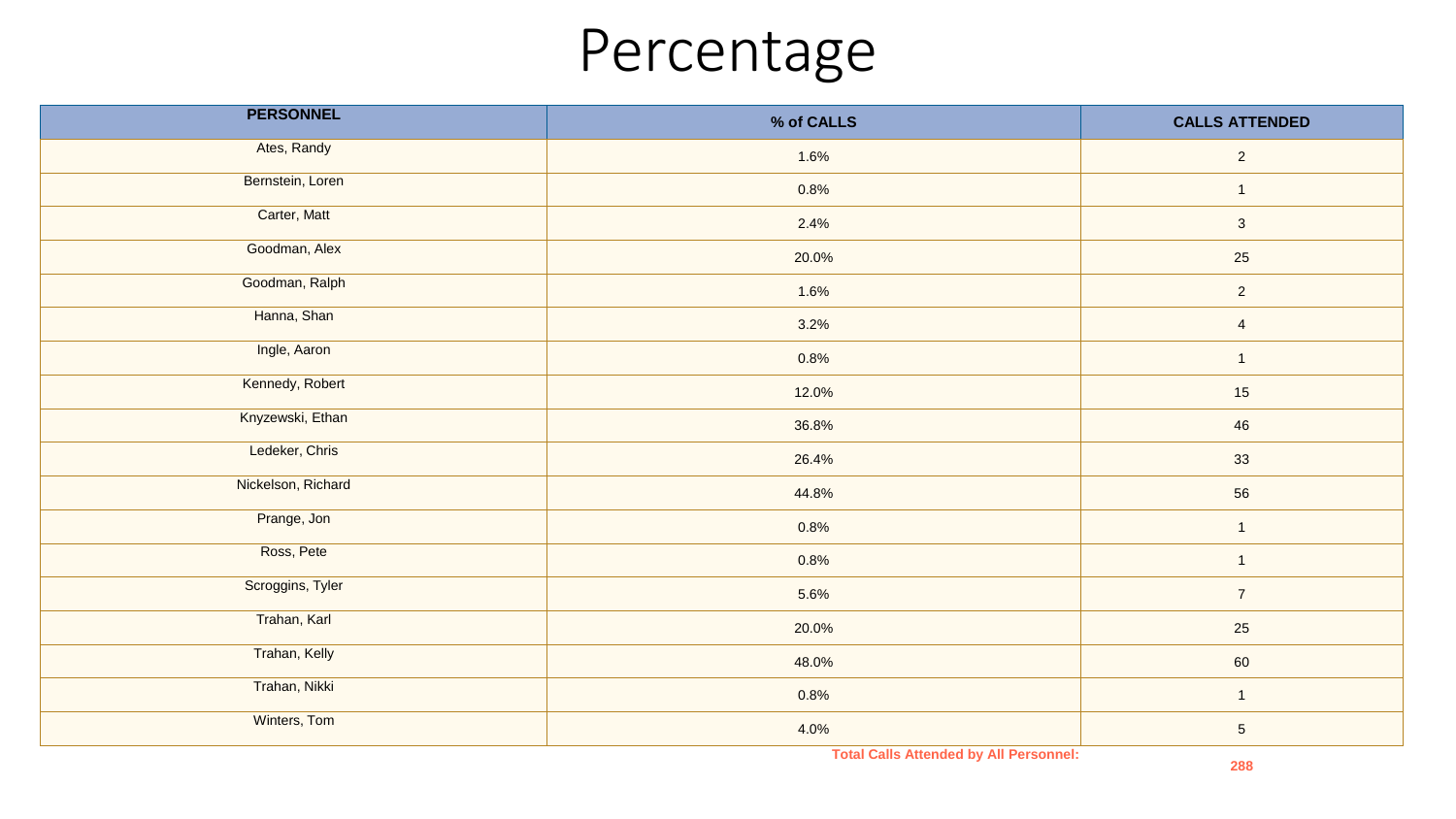| STATION: 17 - Station 17 |               | <b>COUNT</b>   |  |
|--------------------------|---------------|----------------|--|
| Ates, Randy              |               | 2              |  |
| Bernstein, Loren         |               | $\mathbf 1$    |  |
| Carter, Matt             |               | $\mathbf{3}$   |  |
| Goodman, Alex            |               | 25             |  |
| Goodman, Ralph           |               | 2              |  |
| Hanna, Shan              |               | $\overline{4}$ |  |
| Ingle, Aaron             |               | $\overline{1}$ |  |
| Kennedy, Robert          |               | 15             |  |
| Knyzewski, Ethan         |               | 46             |  |
| Ledeker, Chris           |               | 33             |  |
| Nickelson, Richard       |               | 56             |  |
| Prange, Jon              |               | $\mathbf 1$    |  |
| Ross, Pete               |               | 1              |  |
| Scroggins, Tyler         |               | $\overline{7}$ |  |
| Trahan, Karl             |               | 25             |  |
| Trahan, Kelly            |               | 60             |  |
| Trahan, Nikki            |               | $\mathbf{1}$   |  |
| Winters, Tom             |               | 5              |  |
|                          | <b>TOTAL:</b> | 288            |  |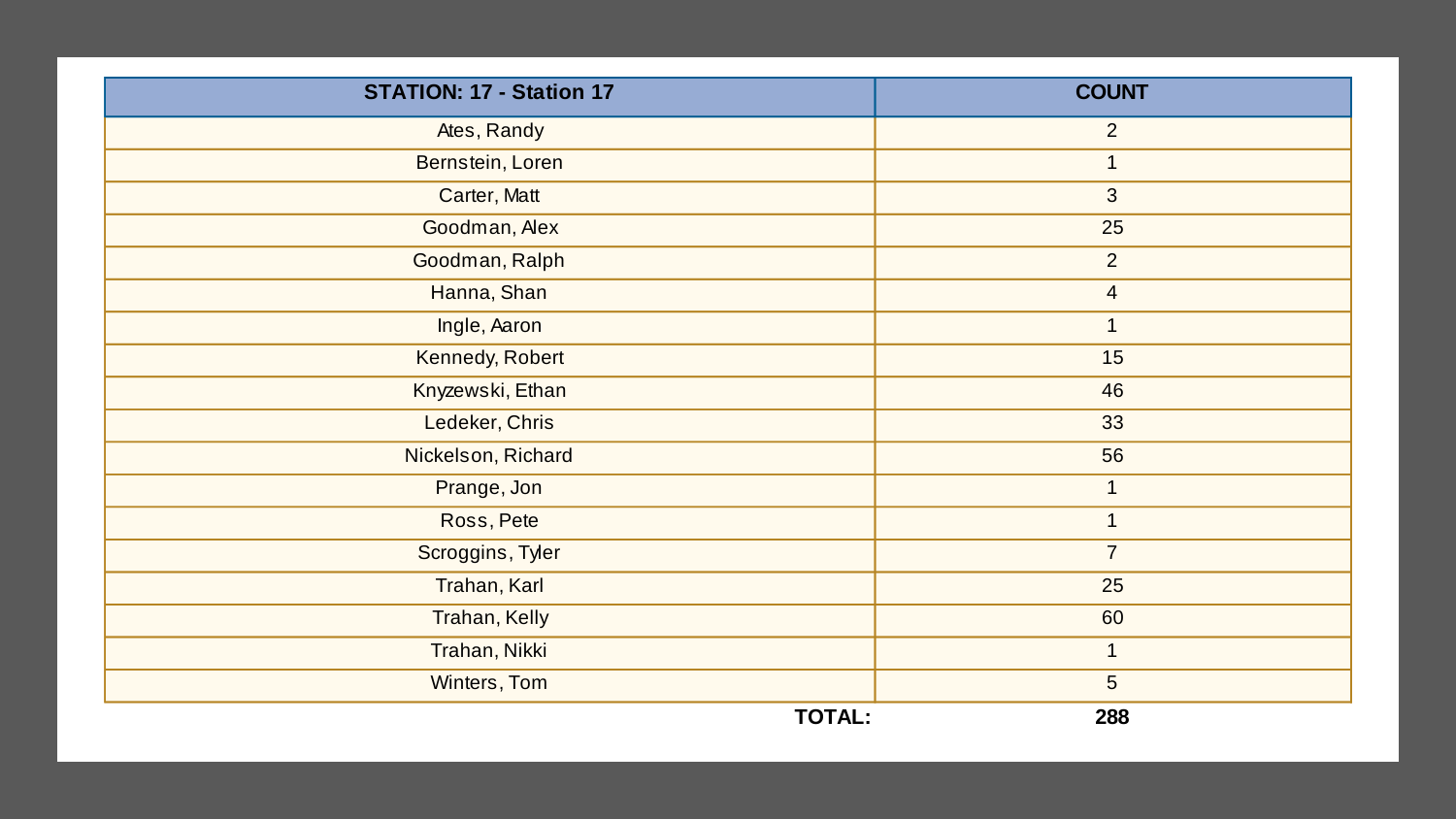## Average Age of Fire Personnel

- 26 Fire Personnel
- Average age of Entire Dept- 47 yrs old
- Average age of FT Personnel- 32 yrs old
- Average age of Volunteers- 57 yrs old
- Average age of Firefighter in the USA- 38.7 yrs old
- Average age of Firefighter Fatalities 2018-2020
	- 2020- 48 Fatalities, average 49 yrs old
	- 2019- 62 Fatalities, average 46.5 yrs old
	- 2018- 64 Fatalities, average 43.5 yrs old 56 % of all Fatalities were cardiac related Over 60% of all Fatalities were volunteers
- \*https://www.usfa.fema.gov/data/statistics/ff\_fatality\_reports.html
- \*https://datausa.io/profile/soc/firefighters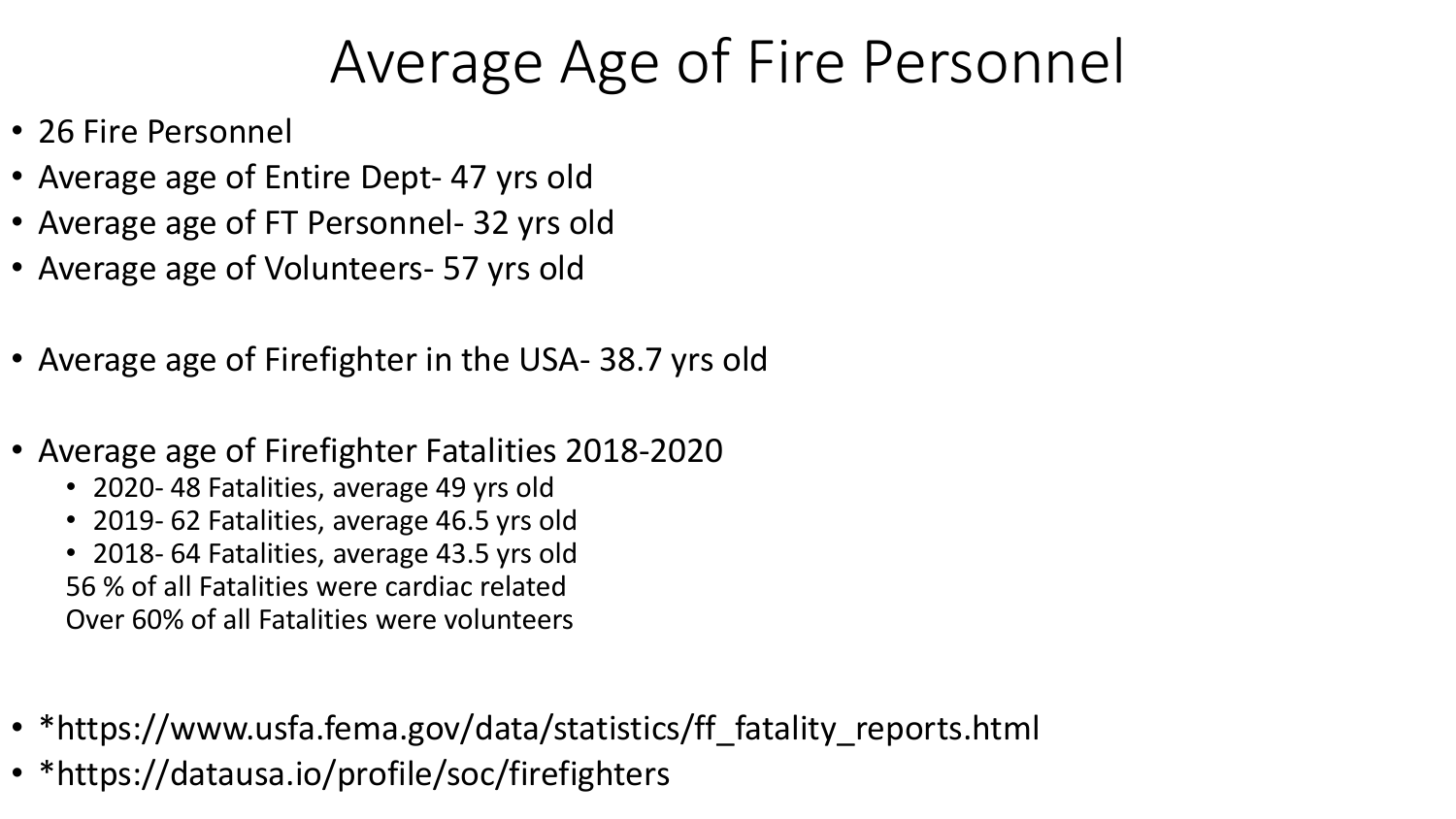- Holiday Island Fire Department is obligated to the citizens of the community to provide the absolute best emergency services possible during all emergency situations.
- To most optimal way to fulfill this obligation, the following are needed:
	- 1. Full-time, staffed personnel on shift 24 hours a day, 7 days a week, 365 days a year
		- 1. To meet call volume demand, daily, monthly and yearly operational duties, NFPA Standards and ISO requirements, the department needs **3 firefighter personnel** positions on duty per shift.
			- 1. 1-Captain
			- 2. 2-Firefighters
		- 2. A Fulltime Assistant Chief/Training Officer (To handle Fire/Ems operations)
		- 3. Fire Chief/Fire Marshall (To handle the fire prevention/fire inspections)
		- 4. Capable Volunteers
	- 2. Training Facility
		- 1. Increased training hours
	- 3. Updated Equipment
	- 4. Updated Apparatus
	- 5. Policy and Procedural changes